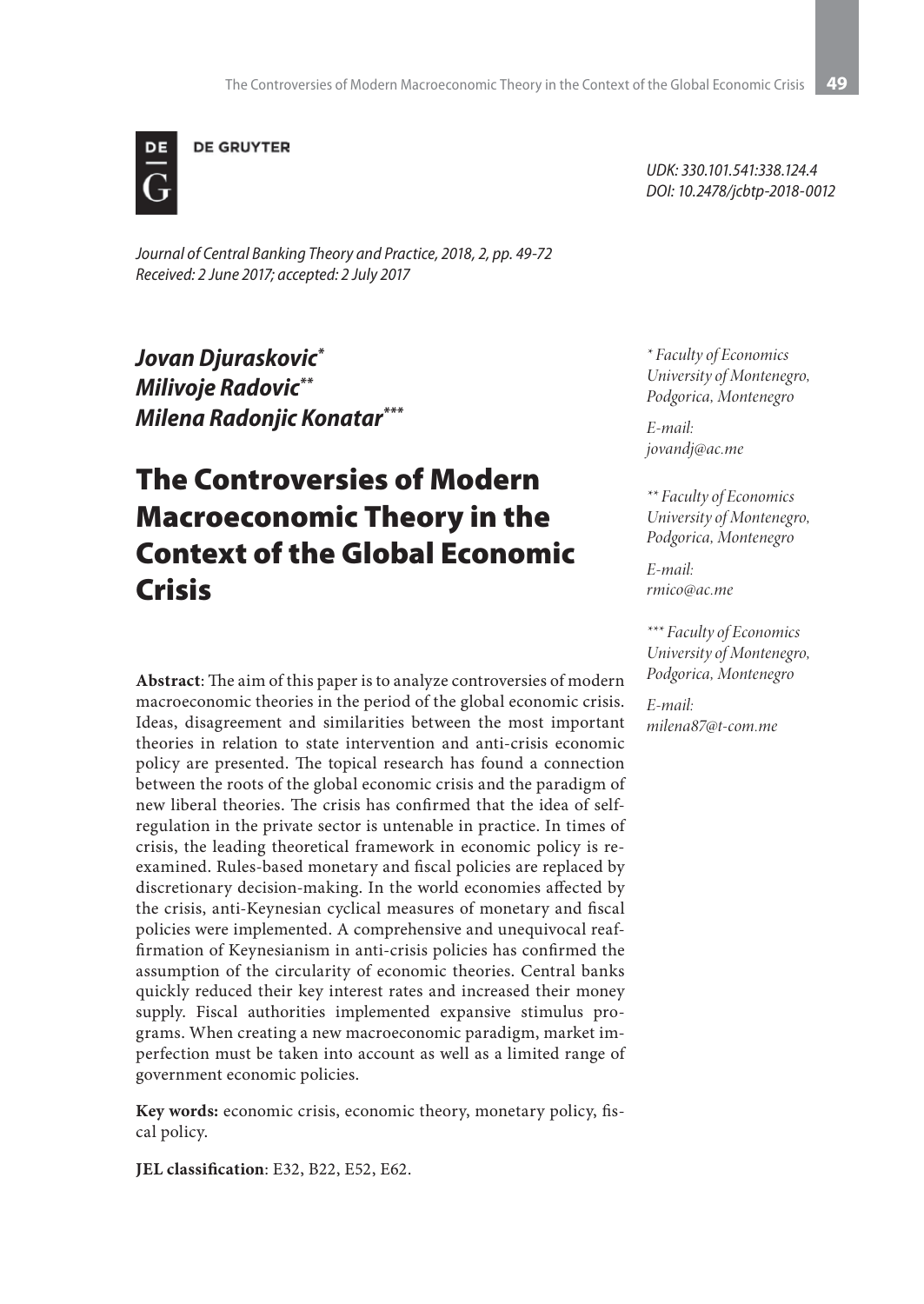# **1. Introduction**

Economic crises are stumbling blocks for the adopted intellectual framework, but also a chance for a (r)evolution of new concepts and ideas. While in practice it has destructive effects and real consequences, in theory, a crisis is an inspiration and a valuable experiment against which to test the validity of economic analysis and scientific research. This is confirmed by a very fruitful period of economic theory development after the Great Depression of the 1930s. In the crisis, economic science underwent a huge progress. Macroeconomics was created. (Dimitrijević & Fabris, 2009, p. 194)

Crises are also periods when economic theory is more engaged in analysing economic cycles of conjuncture. However, when the economy starts growing again – in periods of expansion, this topic loses its relevance and becomes unreasonably neglected. This is confirmed by the views of prominent economists, first and foremost, those of Robert Lucas (2003) who points out that the economic cycle is no longer an important topic and that economists should shift their attention towards technological progress and long-term economic growth. In the presidential address of the American Economic Association, on January 4, 2003, Lucas stated: "Its central problem of depression prevention has been solved, for all practical purposes, and has been effectively resolved for many decades". One year later, Professor *Ben Bernanke*, who would later become president of the Fed Governing Council, pointed out that modern macroeconomic policy had solved the problem of cyclical fluctuations or mitigated the fluctuations to such an extent that it became meaningless to treat the issue as a matter of the uttermost significance (Krugman, 2010, p. 9).

Taking into account a considerable reserve on the part of academic economists in the pre-crisis period, a criticism of economic theory in the context of the global economic crisis seems quite justified. The theory did not give many answers. Krugman (2011) states that macroeconomics has entered a dark age, in which a large part of the profession has lost all its former knowledge and, in order to solve the problem, it is sociologists who may need to be consulted on the matter rather than economists.

The contribution of the contemporary economic crisis to the development of economic theory seems to be unclear. The following questions proved themselves important in the context: To what extent is it possible to consolidate various economic theories in present conditions. Is there a possibility of consensus? Or is it that a crisis is an event that widens the gaps between the extremes even further?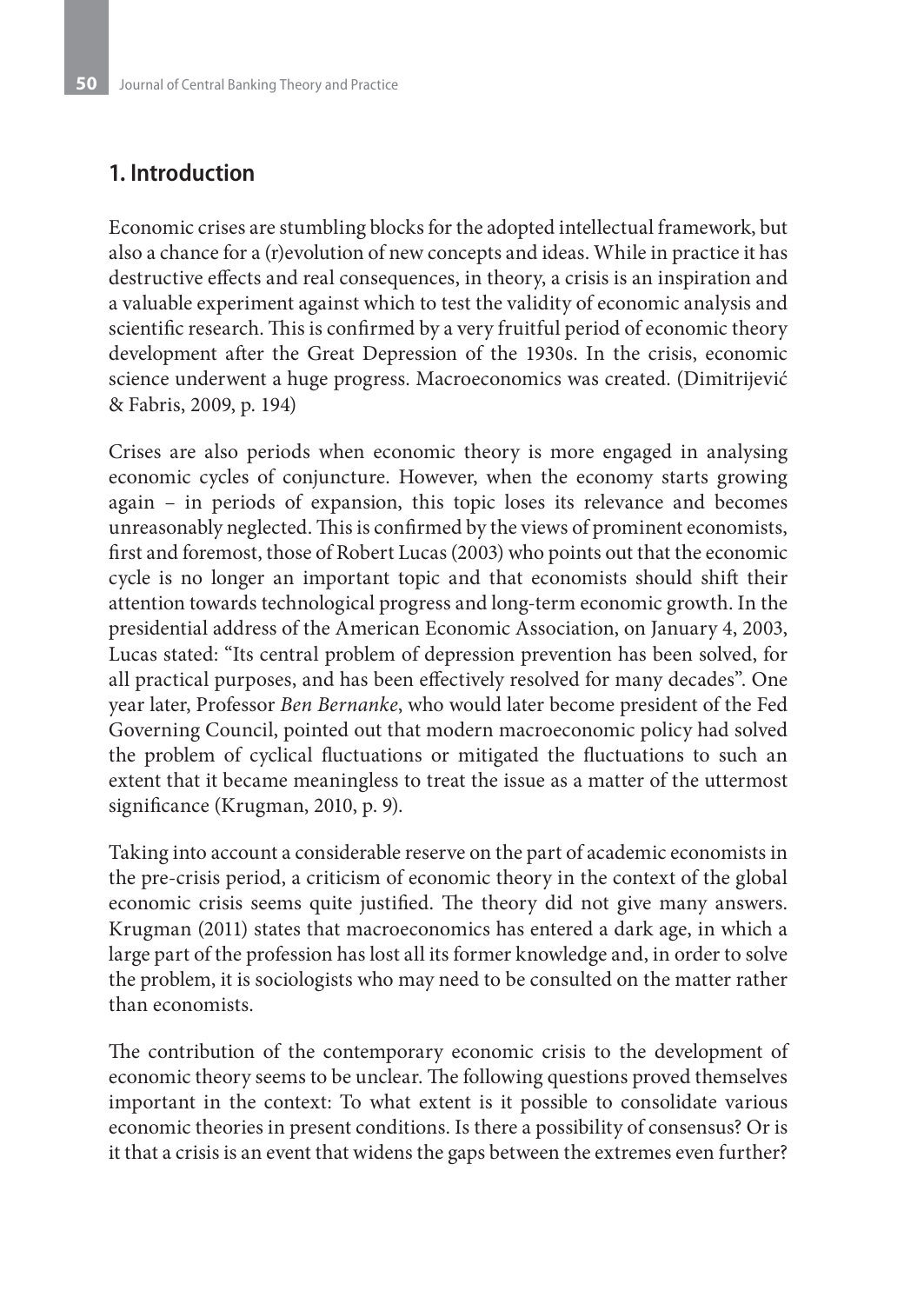Academic economists, macroeconomists and theorists have had reasoned debate on the causes of the global economic crisis. Some believe the crisis raised doubts in the self-regulating market mechanism and market efficiency, undermining the dominance of the mainstream neoliberal theory. Krugman (2011) attributes the causes of the crises to a blind belief in the efficient market theory and real business cycle theory. Stiglitz (2009; 2010) speaks of market fundamentalism that has led to moral bankruptcy, especially in the financial sector. Market liberalization and erroneous organizational and individual incentives led to a failure in capital allocation and created systemic risk. The global financial crisis has shown that the concept of self-regulation in the financial market becomes meaningless.

The proponents of neoliberal theories do not consider deregulation, as one of the intrinsic characteristics of modern liberal capitalism, to be the cause of the global economic crisis. They see the causes in the erroneous decisions of economic policy makers. First of all, the US Fed was slow in tightening measures of monetary policy, which was overly explosive before the onset of the crisis (Schwartz, 2009; Meltzer, 2009). Therefore, state intervention measures were to blame for the crisis.

As regards the mitigation of the consequences of the economic crisis, theoretical debates are even more intense. There is a disagreement about anti-crisis policies. New liberal theories are based on the assumption of an inherently stable private sector. The role of the state in the economy is marginalized, and the government's actions are reduced to the policy of balancing the budget. Accordingly, a savings policy is what is recommended to the government in times of crisis, rather than a fiscal stimulus policy. On the other hand, Keynesian theory requires a reduction in central bank interest rates to stimulate spending and investment. In addition to expansionary monetary policy, it is necessary to create an anti-cyclical (expansionary) fiscal policy, which implies an expected growth of the budget deficit. In the spirit of contemporary politics, governments are in a position to capitalize on their potential and intervene more into the market economy, with the aim of fostering employment in the areas of renewable energy sources, energy efficiency, new technologies, etc. (Custers, 2010, p.173).

The paper will first explain the basic disagreements and similarities in macroeconomic theories and then proceed to the central debate between Keynesian economics and monetarist economics that is a distinctive feature of the modern economic thought. The global economic crisis will be examined against the causes that generated it, that is, the leading macroeconomic paradigms that dominantly supported the pre-crisis development of economic events. A comparative analysis of the anti-crisis economic policy (monetary and fiscal policies) in the world`s leading economies will follow, offering clear implications for the development of economic theory.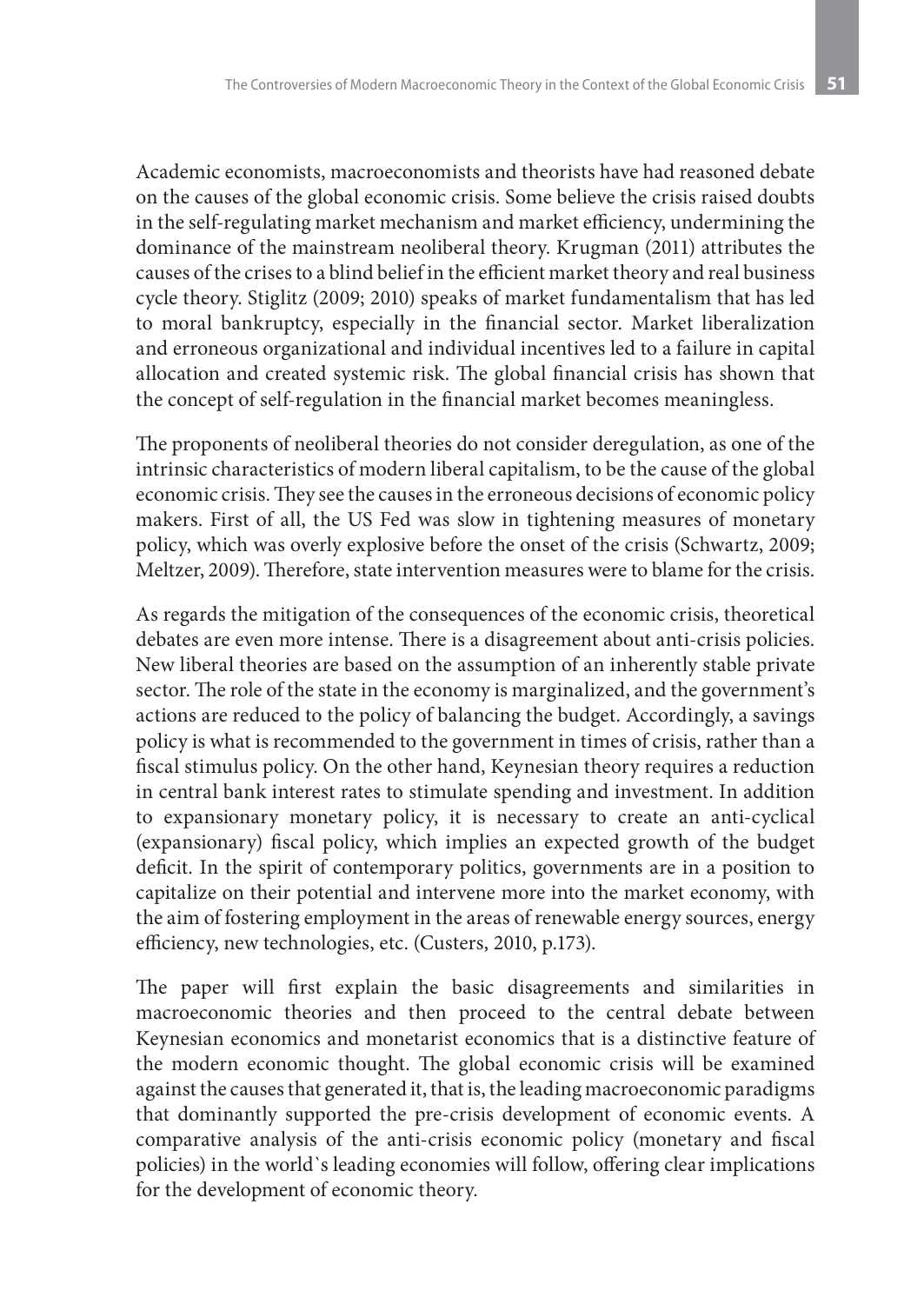## **2. Disagreements and similarities in macroeconomic debates**

Considering the progress of macroeconomic theory in the 20th century, Blanchard (2000) discusses three different periods of development:

- *An epoch of exploration pre-1940* (a coherent scientific framework had just started being built – until then there had been monetary theory on one hand, and the theory of business cycles on the other);
- *An epoch of consolidation 1940-1980* (the period in which an integral framework was developed, ranging from the IS-LM model to the dynamic general equilibrium models – used to clarify the role of shocks in economic fluctuations);
- A new epoch of exploration post-1980 (the emergence of the Keynesian economy and the classical theory of real business cycles; imperfections in macroeconomics are considered from the relevance of nominal earnings to asymmetric information and market failures).

At the end of the second and during the third epoch of the evolution of modern macroeconomics, the debate between the new liberals and the Keynesians grew stronger. In this debate, each school gave its own contribution that can be classified as *orthodox* (the orthodox Keynesian school and the orthodox monetarist school), *new* (New Classical Macroeconomics, the school of real business cycles and the new Keynesian school) or *radical* (Post- Keynesian economics and Austrian economics). In this regard, the period of macroeconomics development was characterized by the following processes: Keynesian revolution, monetarist counterrevolution, new classical revolution and the "struggle" between the new Keynesians and the new classical economists. (Ješić, 2017, p. 169) The real question is – did these processes bridge or widen the gap between the theoretical extremes and to what extent? Is it possible to have a consensus on important economic issues or are the decades-long disputes between macroeconomists still a reality today? It should be borne in mind that theories developed not only through affirmation of the fundamental starting points, but also in large part through constructive criticism. And it was self-criticism that created opportunities for the rival concepts to get closer and reach some agreements in certain segments. In that sense, Snowdon and Vane (2006) presented an interesting claim that the new Keynesian economy could also be called the new monetarist economy due to its synthesis of some of the key elements of the monetarist school and the new classical macroeconomics. *Table 1* illustrates the basic characteristics of macroeconomic schools, starting from orthodox over new schools to the radical ones. There is no doubt that opinions on a number of topics match to a significant degree. This, in fact, indicates that the line of separation between the theories has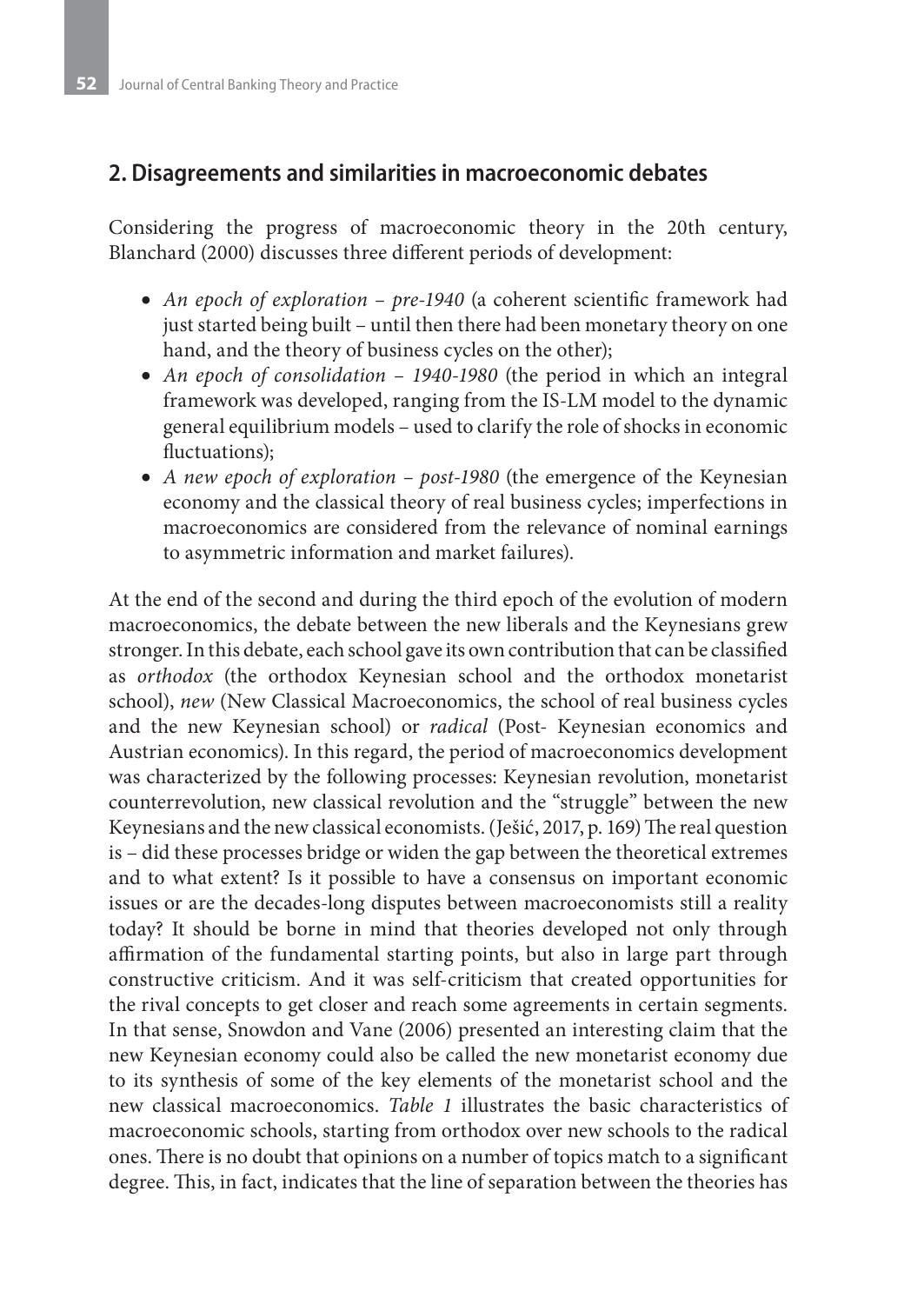become rather blurred in practice. In other words, the emphasis on differences among the schools is often exaggerated.

| Schools of<br>macroeconomics  | Dominant<br>source of<br>instability               | Expectations        | Price/wage                                 | Market<br>adjustment adjustment | Notion of<br>equilibrium                              | Dominant time<br>frame             | Rules v.<br>discretion |
|-------------------------------|----------------------------------------------------|---------------------|--------------------------------------------|---------------------------------|-------------------------------------------------------|------------------------------------|------------------------|
| Orthodox<br>Keynesian         | Fluctuations<br>in<br>autonomous<br>expenditure    | Adaptive            | Emphasis<br>on nominal<br>wage<br>rigidity | Weak                            | State of rest<br>probably<br>below full<br>employment | Short                              | Discretion             |
| Orthodox<br>monetarist        | Monetary<br>disturbances                           | Adaptive            | Flexible                                   | Strong                          | Market clearing Short and<br>at natural rate          | long                               | Rules                  |
| New classical                 | Monetary<br>disturbances                           | Rational            | Perfectly<br>flexible                      | Very<br>strong                  | Market clearing<br>at natural rate                    | $Long = short$                     | Rules                  |
| <b>Real business</b><br>cycle | Supply shocks<br>(mainly<br>technological)         | Rational            | Perfectly<br>flexible                      | Very<br>strong                  | Market clearing<br>at moving<br>natural rate          | $Long = short$                     | Rules                  |
| New Keynesian                 | Demand and<br>supply shocks Rational<br>(eclectic) |                     | Emphasis<br>on price<br>rigidities         | Slow                            | Consistent with<br>involuntary<br>unemployment        | Predominantly Constrained<br>short | discretion             |
| Post Keynesian                | Fluctuation in<br>autonomous<br>expenditure        | Reasonable Sticky   |                                            | Very<br>weak                    | State of rest<br>probably<br>below full<br>employment | Short                              | Discretion             |
| Austrian                      | Monetary<br>disturbances                           | Reasonable Flexible |                                            | Strong                          | Tendency<br>forwards                                  | Short and<br>long                  | Rules                  |

**Table 1: Debates in macroeconomic theories**

Source: Snowdon, B., Vane, H. R. (2006), Modern macroeconomics – Its Origins, Development and Current State, Cheltenham: Edward Elgar, p.702.

In the context of the global economic crisis, two important dilemmas in macroeconomic debates seem to have gained particular importance: should economic policy be *active* or *passive* and, accordingly, should policy-making be *rules-based* or *discretionary*? Policy makers can use stabilization measures to smooth economic fluctuations. However, should they? Those macroeconomists who advocate an active economic policy do not see why society should suffer due to cyclical economic activity. After all, they believe that the market adjusts slowly, i.e., that it is not a perfect "self-regulating" mechanism.

Monetary and fiscal policies, for this reason, must stimulate aggregate demand in times of crisis, and dissuade it in times of expansion. A somewhat rigid attitude of the "older" Keynesians to *fine tuning* was replaced by the postulate of the new Keynesian school that stabilization policy should be used only in case of large recessions, while small fluctuations should be left to the market self-regulation (Snowdon *et al.*, 2006, p.445). Contrary to these views, representatives of new liberal theories believe that the effects of economic policy must be awaited for a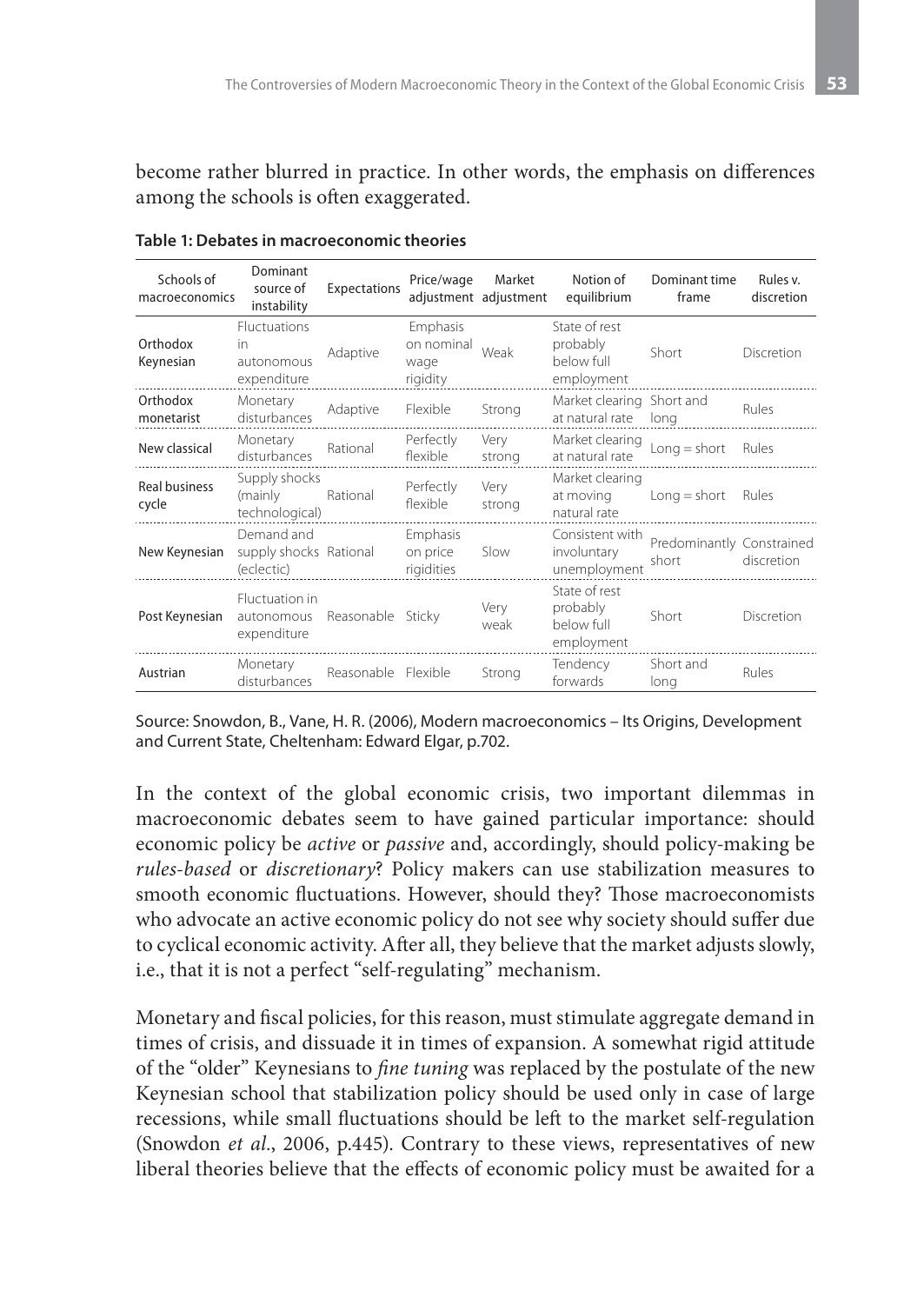long time, which creates a problem of a time gap and a potential danger that the measures have counterproductive effects due to poor timing. For these reasons, they are in favour of a passive economic policy.

Complementary to the first dilemma, an answer to the second question– should economic policy rely on rules or discretion? - is given. Supporters of an active economic policy are in favour of discretionary rights. The reason for this is the policy flexibility. The effectiveness of instruments is greater if they can adapt to new circumstances. Measures must be constructed in response to economic shocks. And, it is precisely because of the constant uncertainty in which modern economy develops that it is not possible to design universal rules of monetary and fiscal policies. Simply put, there is no consensus on what a "good" rule could be. Macroeconomists who, in turn, advocate for clear rules in implementing economic policies point to the dangers of incompetence and abuse of power. Melcer (2012) notes that it is necessary to abandon discretionary policy and adhere to a clear rule. He states that this strategy worked perfectly with the Taylor Rule in the period of low inflation and stable growth (1985-2003). The moment when it is estimated that it is rational to abandon the rule, monetary authorities must announce the decision and take responsibility. Often, discretionary measures can have political goals whose implementation further stimulates the fluctuation of economic activity (political conjuncture cycles in election periods). Therefore, institutions' independence is directly proportional to the credibility of their decisions. (Jakšić *et al.*, 2006, p.70; Jakšić *et al.* 2018, p. 5; Angelovska Bezhoska, 2016, p. 36) If these decisions are not consistent, discretion will not yield good results.

The effectiveness of discretionary fiscal policy was called into question by Reinhart and Rogoff in their 2010 study. Based on data on economic growth and public debt in 44 countries over a period of 200 years, the authors come to the conclusion that the relationship between public debt and real GDP is weak in those situations where public debt is below the 90%-of-GDP threshold. When public debt is above 90% of GDP, average growth rates fall by more than 1%. When external debt reaches 60% of GDP, annual growth decreases by about 2%, and for higher levels of debt, growth rates are reduced by half. Trends were shown to be very similar in both developed and emerging markets. The results of this study have become an alibi of a kind for the creation of austerity measures in the EU and "belt-tightening" in the United States. It has sparked a very significant debate among macroeconomists. However, the relevance of the study was questioned after the data audit and the new results of April 2013. A group of US economists came to the conclusion that the 2010 study showed serious shortcomings because it had neglected available data and unprofessionally presented stylized facts. New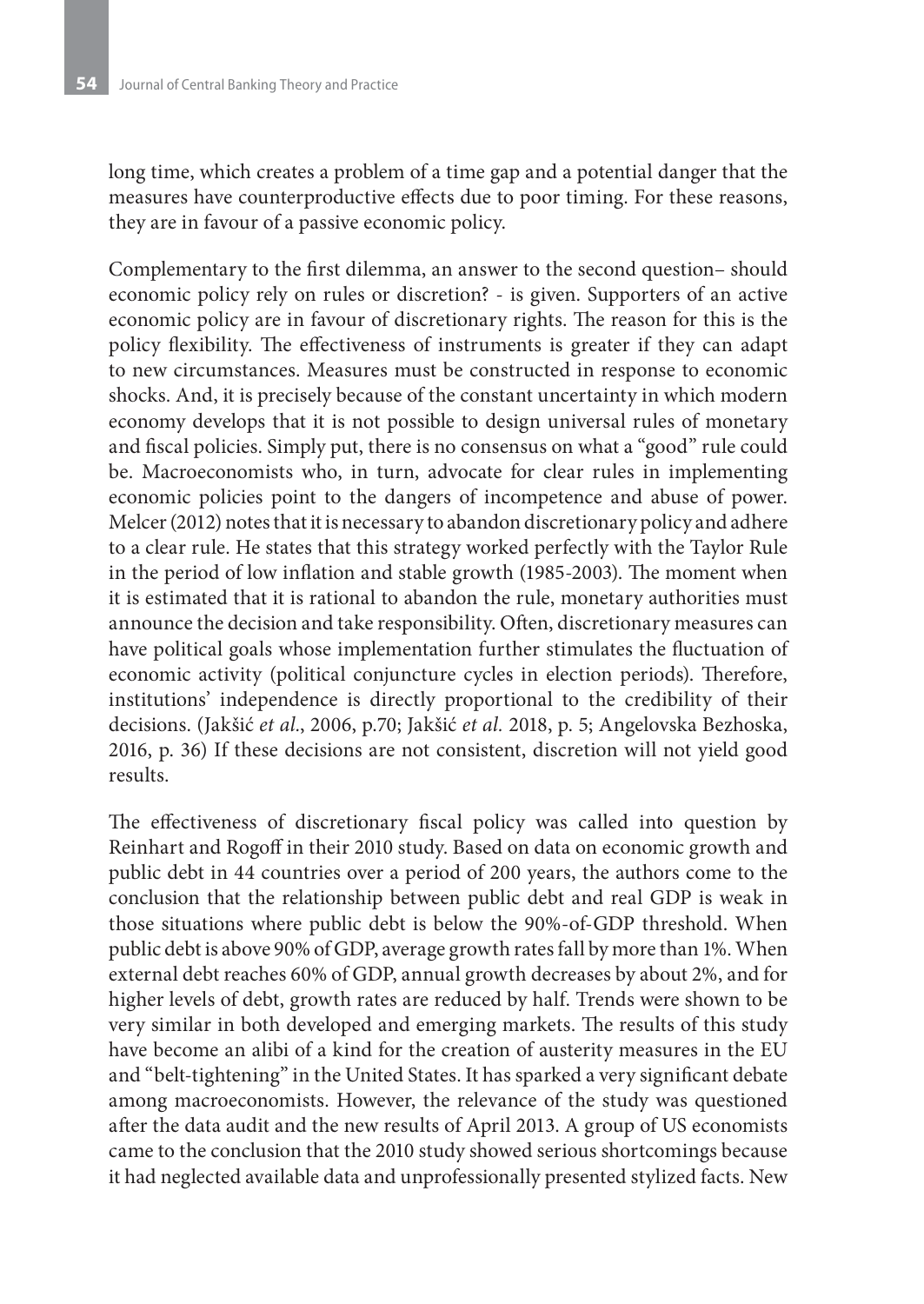research supported the Keynesian recommendation of expansionary fiscal policy. Namely, the average growth rate of real GDP for the countries whose public debt is over 90% of GDP is 2.2% and not -0.1%, as was claimed by Reinhart and Rogoff. In addition, the average real growth rate when public debt is over 90% of GDP does not differ significantly from the case when the debt is below this value (Herndon *et al.*, 2013).

# **3. The Keynesian-monetarist controversy**

The Keynesian vs. monetarist debate dates back to the Great Depression. Bearing in mind the devastating consequences of the 1930s crisis in developed capitalist economies and the weakness of the concept of a self-regulating market, an affirmation of state interventionism was inevitable. Robert Skidelsky points out that Keynes' ideas were recognized as a sort of paving the "third" way between two extremes, liberal conservatism and socialism (DeLong, 2002, p.158). A disbelief in the inherent stability of the private sector was the basis for creating an anticompetitive macroeconomic policy whose task was to alleviate the undesirable effects of short-term economic fluctuations. Keynesian interventionism and active discretionary economic policy oppose the monetarist philosophy of noninterventionism and policy making based on pre-defined rules.

The concept of aggregate demand management occupies the central place in the Keynesian model of state intervention. The Keynesians believed that in the period of an economic crisis, due to insufficient aggregate demand that generates production and employment and since the market is not a perfect self-regulatory mechanism, a decisive state intervention is necessary. One should not forget that during the Great Depression in the US economy, consumer spending and private investment experienced a double-digit decline (spending fell by 18% and gross investment dropped by as much as 98%). Due to poor coordination at the level of developed economies, general protectionism of foreign trade was introduced and, thus, export as an "external" part of aggregate demand also experienced a contraction. For these reasons, Keynesians felt that public consumption (G) was the only component of demand that could generate growth. The formulation of relevant recommendations for Keynesian stabilization policy depended on the fundamental formulation of the factors of each of the individual components of aggregate demand. Here is a simple mathematical interpretation of the functions of consumption, investment and public expenditure (Keynesian model of a closed economy) (Babić, 2007, p.252):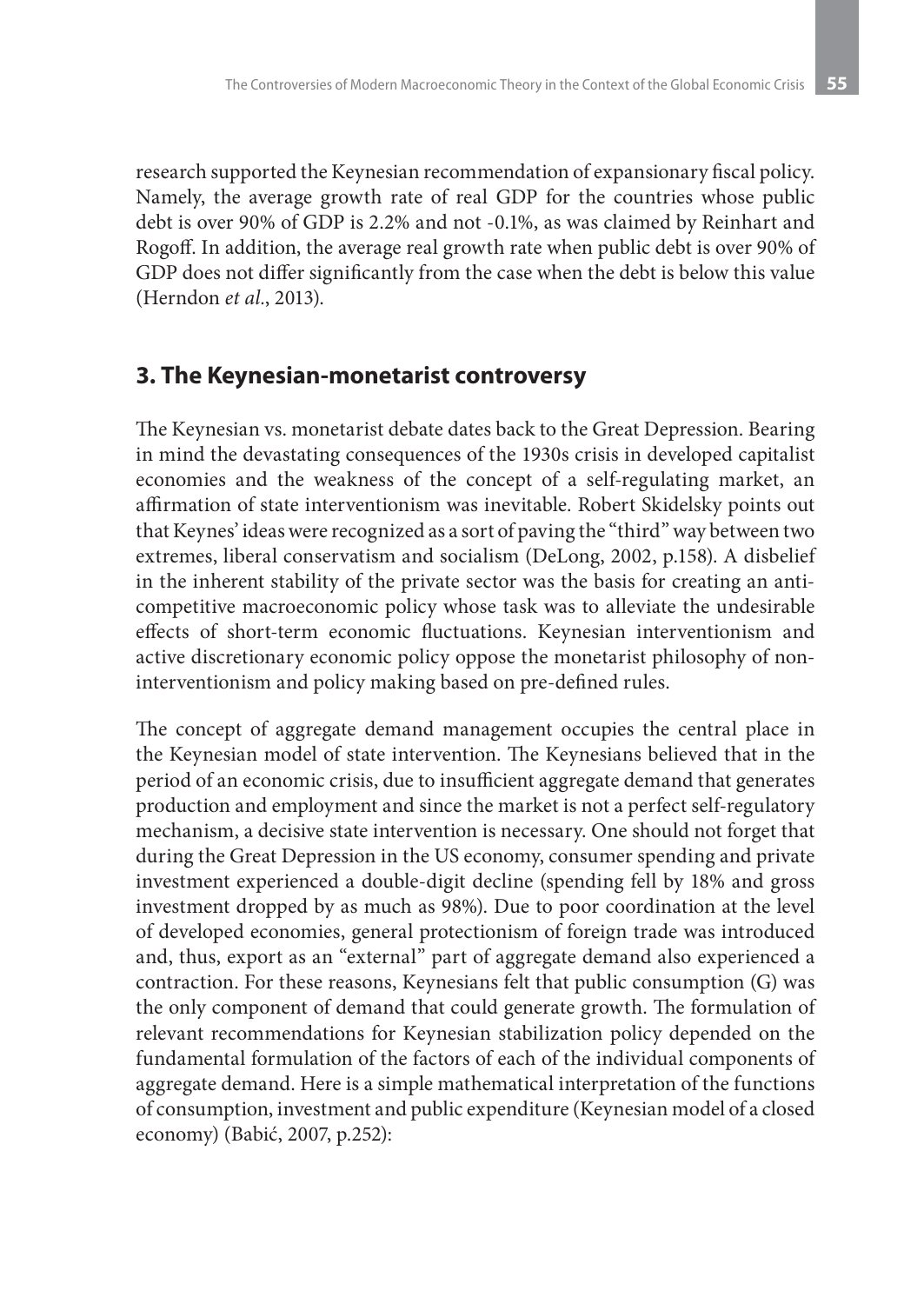| $C = f(Y_d)$<br>$Y_{d} = Y - T + TR$<br>$C = \alpha + \beta Y_d$<br>ΔC<br>$\Delta Y_d$<br>$0 < \beta < 1$ | $I = f(r, Y)$<br>ΛΥ<br>$1-\beta$ | $G = T; G < T; G > T$<br>$T = T_a + tY$<br>$\frac{1}{1-\beta+\beta t}$ |
|-----------------------------------------------------------------------------------------------------------|----------------------------------|------------------------------------------------------------------------|
|-----------------------------------------------------------------------------------------------------------|----------------------------------|------------------------------------------------------------------------|

Consumer spending (C) is a function of disposable income (Yd). Disposable income is that part of income (Y) that remains after tax deduction (T) and the increase by the amount of transfer payments (TR). The basic function of consumption assumes the existence of two components. The first is autonomous consumption (α) that does not depend on domestic income (Y). The second element of the equation (βYd) shows how much of disposable income goes to consumption. Both components are positively correlated with consumer spending. Investments are a function of (real) interest rate  $(r)$  and domestic income growth  $(Y)$ . Growth in real interest rates reduces investment, while there is a positive correlation between investment and production growth.

The central place of the Keynesian analysis is the multiplication process. The simplest multiplier, the investment multiplier is  $\frac{1}{1-\beta}$ . It points to the important conclusion of the Keynesian concept that each new unit of demand increases income (production) by more than one unit, that is, by the amount of the multiplier. The third component of aggregate demand, public expenditure (G), is directly related to taxes. In a balanced budget, revenues are equal to expenditures, i.e., T = G. Therefore, it was also important to express the tax function T =  $T_a + tY$ , where the sum of taxes  $T_{\scriptscriptstyle a}$  is independent of the size of income (e.g. property tax, inheritance tax, etc.) and tY part of the tax that depends on the domestic product (value added tax). It is important to point out that the increase in taxes reduces disposable income  $(Y_d)$  and the multiplier which after the introduction of the component G into the model becomes  $\frac{1}{1-\beta+\beta t}$ . Thus, taxes (T) decrease multiplication and represent an outflow of money from business flows. On the other hand, investments (I) and government consumption (G), as well as transfers (TR), positively affect the growth of aggregate demand and thus the multiplication process as well.

In a crisis, solutions are sought in anti-cyclical economic policies. According to Keynesians, expansionary fiscal policy is of primary importance (only later did they mitigate this attitude), and solutions need to be sought in government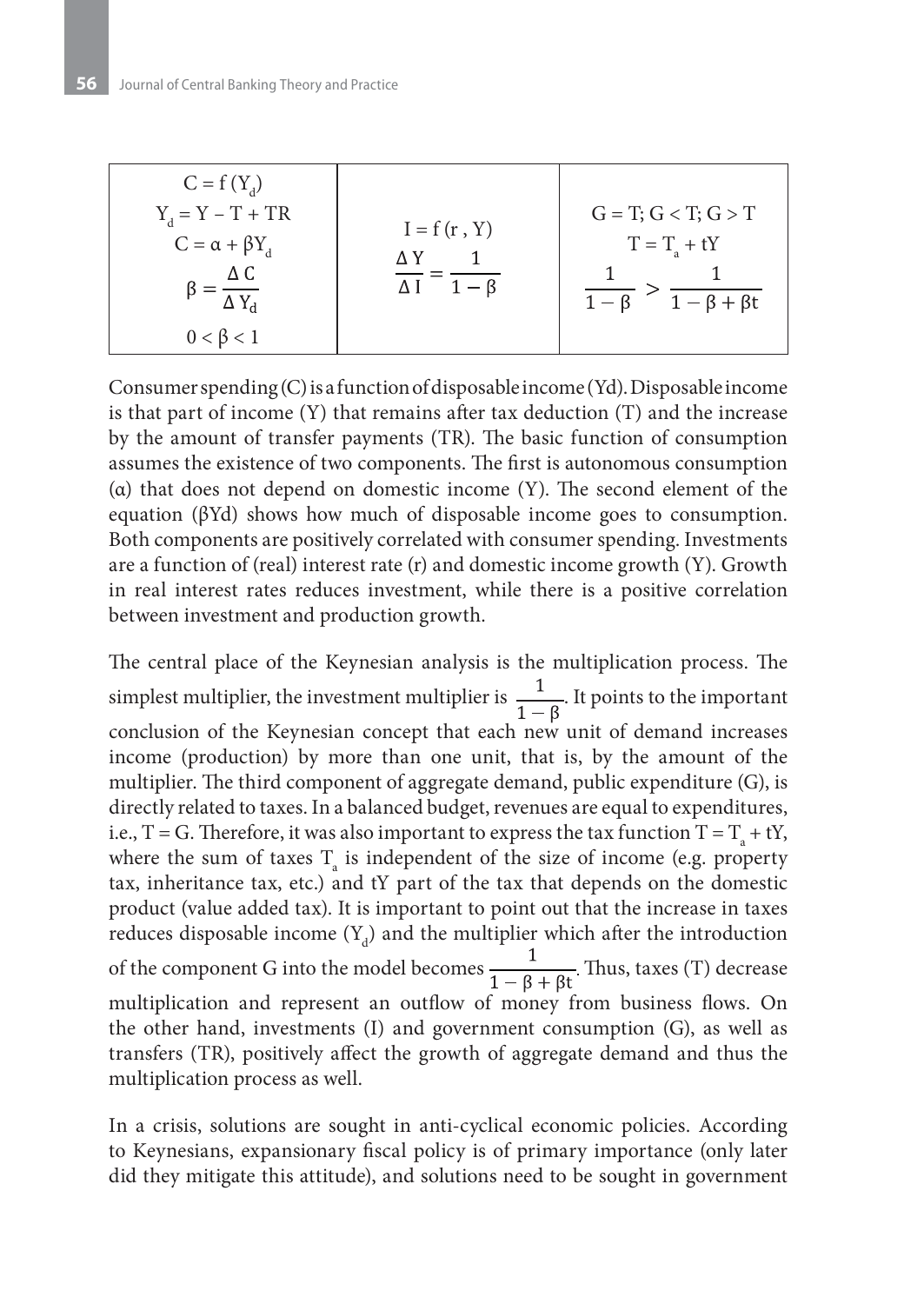investment (public works). This means that in times of crisis, the goal of balancing the budget is abandoned.

*Graph 1* shows the effects of expansionary fiscal policy, i.e. increasing public expenditure and/or reducing taxes. In the case of a fully elastic LM curve (the case of Kaynes' liquidity trap), fiscal policy stimulus measures will cause a significant increase in domestic product from  $Y_0$  to  $Y_1$  (shifting of the IS curve to the right, from  $IS_1$  to  $IS'_1$ ). The increase in production is equal to the product of the multiplier and the growth of government consumption ΔG.

It is important to note that in this Keynesian case, the growth of public expenditure (through borrowing rather than growth of taxes) does not cause interest rate growth, but only the growth of domestic product. In contrast to Кeynesians, new classical economists start with the assumption of full employment (their LM curve is vertical), and increasing public expenditure leads to the shifting of the  $IS_3$  curve to the  $IS'_3$  position, which results only in an increase in interest rates without affecting real output  $(Y_4)$ . Therefore, in their case, an expansionary fiscal policy is ineffective. In the area between these two extremes, when the LM curve is rising (as in the Hicks model), an increase in public expenditure leads to shifting the curve from the IS<sub>2</sub> position to IS'<sub>2</sub>, which affects the growth of interest rates and domestic product (from  $Y_2$  to  $Y_3$ ). The size of both increases depends on the slope (elasticity) of the LM curve, which ultimately determines the success of expansionary fiscal policy. If it is horizontal or flat, as the Keynesians argued, fiscal policy will have very positive effects on production and interest rate growth. It is due to the results of this analysis that Keynesians opted for deficit policy.

#### **Figure 1: Effects of anticyclical economic policy in the IS-LM model**

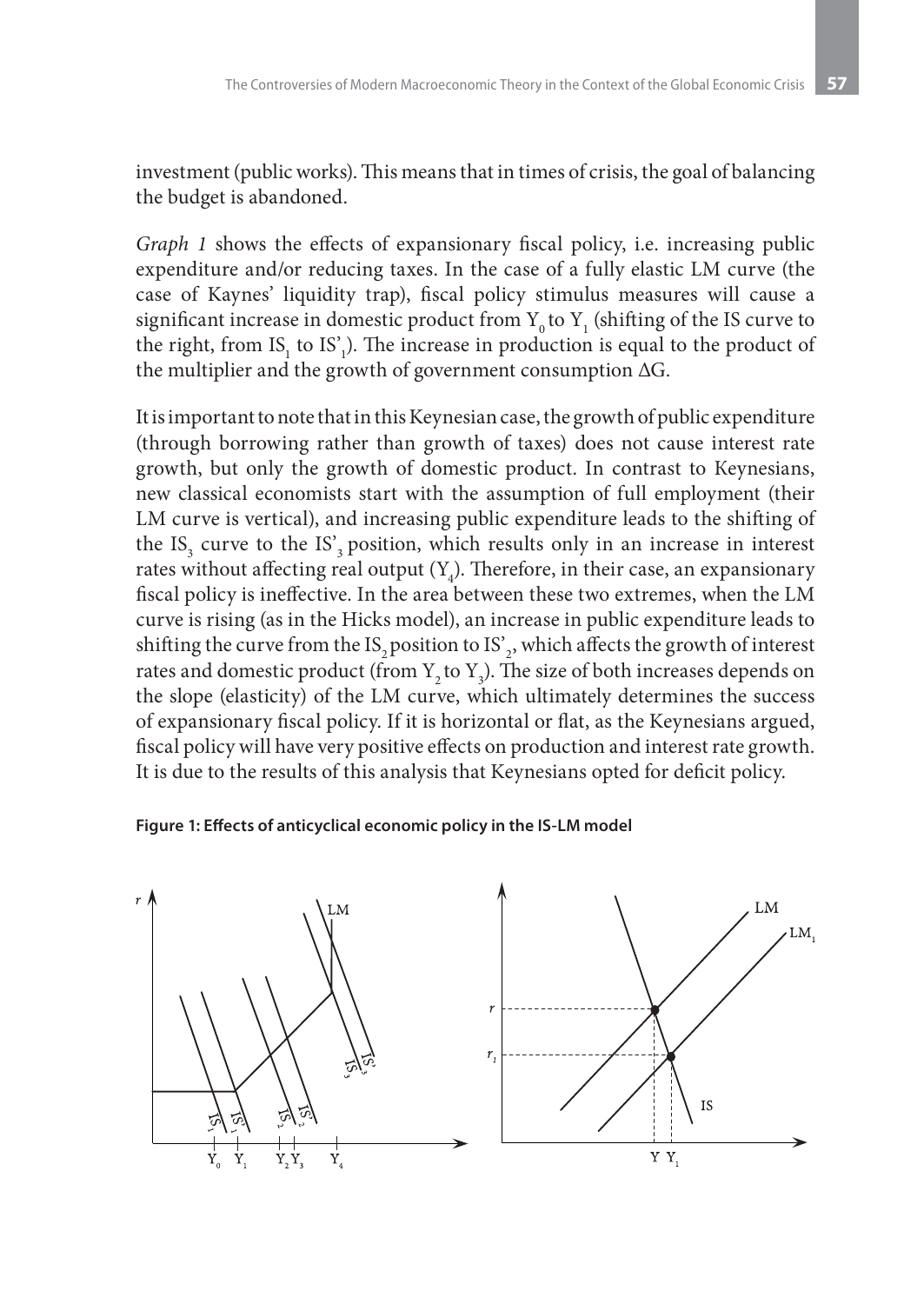The theoretical disagreement between Keynesians and monetarists was due to different views on monetary policy. Keynesians emphasized the primacy of interest rates, and monetarists the ultimate role of money supply. Monetary policy, according to Keynesians, must be expansionary. Interest rates (r) must be low, so as to stimulate investment (I). However, this is not a sufficient condition for the growth of aggregate demand. The practice back in 1930s confirmed this. The extremely low interest rates did not attract investors. Relying on an inelastic investment demand, Keynesians attributed secondary importance to monetary policy. In their LM model, the curve is rather flat (in an extreme Keynesian case it is horizontal – perfectly elastic). This means that the growth of money supply shifts the LM curve to the right and leads to a fall in interest rates from r to r1. However, as investments react very little to this change, the growth of domestic product is proportionally lower than the fall in interest rates (from Y to Y1).

Responding to the Keynesian claim on the impotence of monetary policy, monetarists pointed out that the reduction in interest rates is not a sufficient condition for expansionary monetary and credit policies in crisis. It is suffice to recall the Fed's policy in the Great Depression, when the nominal discount rate during 1932 was 2.5%, but due to the deflation rate of 10%, the ex-post real discount rate rose to 12.5%. The insensitivity of investment to the decrease in interest rates was a confirmation to Keynesians who later concluded in their model that the IS curve was fairly inelastic, and the monetary policy impotent in the fight against economic depression. On the other hand, monetarists believed that the problem of the Fed's strategy was the insufficient use of open market operations as the most essential instrument of monetary policy (Brunner *et al.*, 1968, p.347). Monetarists do not doubt the dominance of monetary policy over fiscal policy. Monetary policy needs to be created according to a clear rule, which implies a (gradual) growth of money supply in accordance with the growth of GNP (gross national product). In an interview, Milton Friedman described the relationship between fiscal and monetary policies on the example of the Great Depression: "There is absolutely nothing to be done about fiscal policy to compensate for a drop in money supply by 1/3" (Congdon, 2011, p. 64). An additional argument is the problem of time lag in the functioning of an active economic policy. Instead of being a solution, state intervention is often a problem. Therefore, according to monetarists, discretionary fiscal measures must be avoided, while automatic stabilizers are the only effective instrument that will not contribute to economic instability.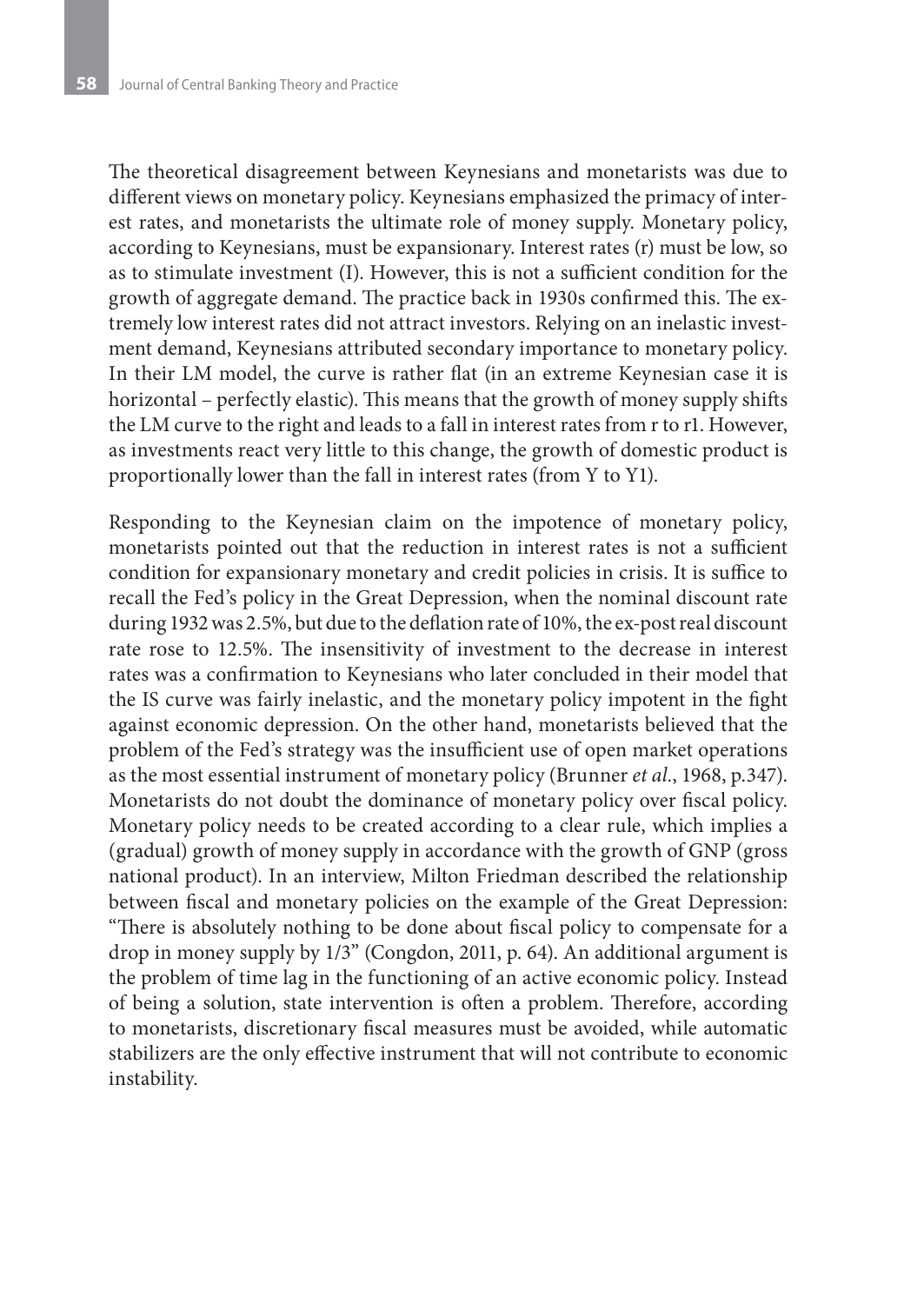# **4. The global economic crisis - an error in the model or the wrong model?**

After the Great Depression and the emergence of the first Keynesian views, the belief grew stronger that unregulated financial markets are inherently unstable, subject to fraud and manipulation by insiders and with a capacity to shake up the economy, leading to crisis and socio-political hardship. In order to protect the economy and the state from these threats, the US government in the Roosevelt administration period, created a rigorous financial regulatory system, which effectively operated until the 1970s. Nevertheless, the economic and financial turbulence during the 1970s and early 1980s led to a paradigm change and a return to neoliberal ideas. The efficient financial market theory and the new classical macroconcept replaced the Keynesian economic policy. The existing system of strict financial regulation was reconstructed into a process of radical deregulation, which opened up a space for transition to globally integrated neoliberal capitalism.

In the period of domination of new classical theories, a new financial architecture was created. There was a rapid development of financial innovations which became complex and incomprehensible, and in a crisis, dangerous and illiquid. On the other hand, the system was based on insufficient regulation of commercial banks, even more mild regulation of investment banks and very low and almost nonexistent regulation of the shadow banking system. Towards further deregulation of the financial system in the late 1990s, the strict regulations implemented by adopting the 1933 Glass-Steagal Act were formally abolished. Namely, by passing the 1999 Financial Services Modernization Act, the barriers between commercial banking and securities transactions were removed. This enabled the creation of a very complicated system of connections between financial entities. The extent of this interdependence and the activity of the financial entities were beyond the scope of state control (Štiblar, 2009, p. 109). In addition, investment banks were allowed to use their own mathematical models to assess portfolio risks and thus determine the appropriate level of compulsory capital. This led to an increase in risky business in the financial sector.

The immediate causes of the global economic crisis are closely linked to the loan explosion on the US real estate market and the subprime mortgagebacked securitization. Traditional forms of business in commercial banking were abandoned. Issuing mortgage loans without a receipt of income, business or assets (NINJA Loan – no income, no jobs or assets) became a general practice. Fixed interest rates on a 30-year mortgage loan in the early 1980s exceeded 18%, only to fall below 6% in the mid-2000s. Even cheaper was a variable interest rate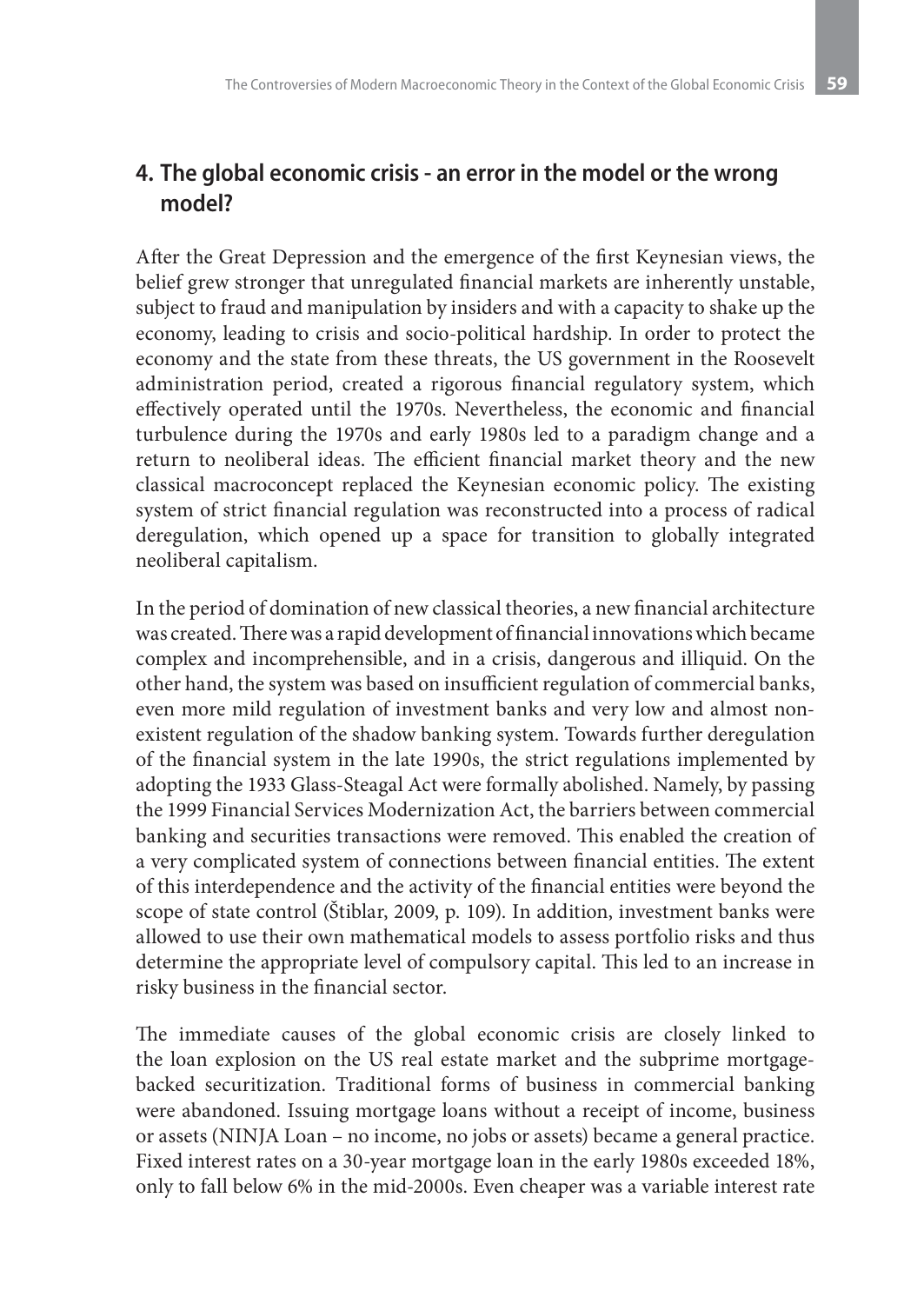arrangement that had been in the federal "use" since 1984. In the absence of regulation and adequate state control, credit standards loosened progressively. Loans were granted in a way that could not be imagined under traditional banking conditions.

The traditional "borrow and keep" model of lending, in which banks retained issued loans in their own balance sheets, was replaced by a new "borrow and distribute" model. By creating liquid securities based on subprime mortgages, an enormous inflow of capital was secured, which was again placed on the real estate market, which additionally increased the credit and housing bubble. In addition, it is quite clear that in the process of securitization, the risk did not decrease, but was only dispersed and transferred to entities that were least able to understand it (Štiblar, 2009, p.87). Actually, the risk became less obvious, precisely due to the lack of transparency that characterizes the shadow banking system. In this complicated role distribution in the process of securitization of subprime mortgage loans, a moral hazard occurred. It is clear that in such circumstances, the classical economics principle of self-regulation and inherent stability of the private sector is not sustainable.

These circumstances created uncertainties in the U.S. and global financial systems, and long-time critics of the Fed management were satisfied with Congressman Alan Greenspan's statement as of October 2008, when he admitted a "mistake in the model', based on which the financial system operates. "I made a mistake in presuming that the self-interest of organisations, specifically banks and others, was such that they were best capable of protecting their own shareholders and equity in the firms" (The Guardian, 2008). In "The Crisis" (2010), Greenspan pointed out that the Federal Reserve never fully understood the seriousness of the risks that would occur later.

Bearing in mind the repercussions of the pre-crisis model, economic theory has faced an important dilemma: is there a mistake in the model or is the model itself wrong? In other words, the current crisis opens up the possibilities for the end of neoliberalism, but it could instead result in its remaking (Cahill, 2011, p.492).

### **5. Theoretical basis of anti-crisis economic policy**

The long-held views of the new classical concepts became a kind of stumbling block in the fight against the global economic crisis. Neoliberal theories proved to be inconsistent (Khasbulatov, 2015, p. 23). Additional stabilization measures were necessary. They involved active interventionism and anti-cyclical economic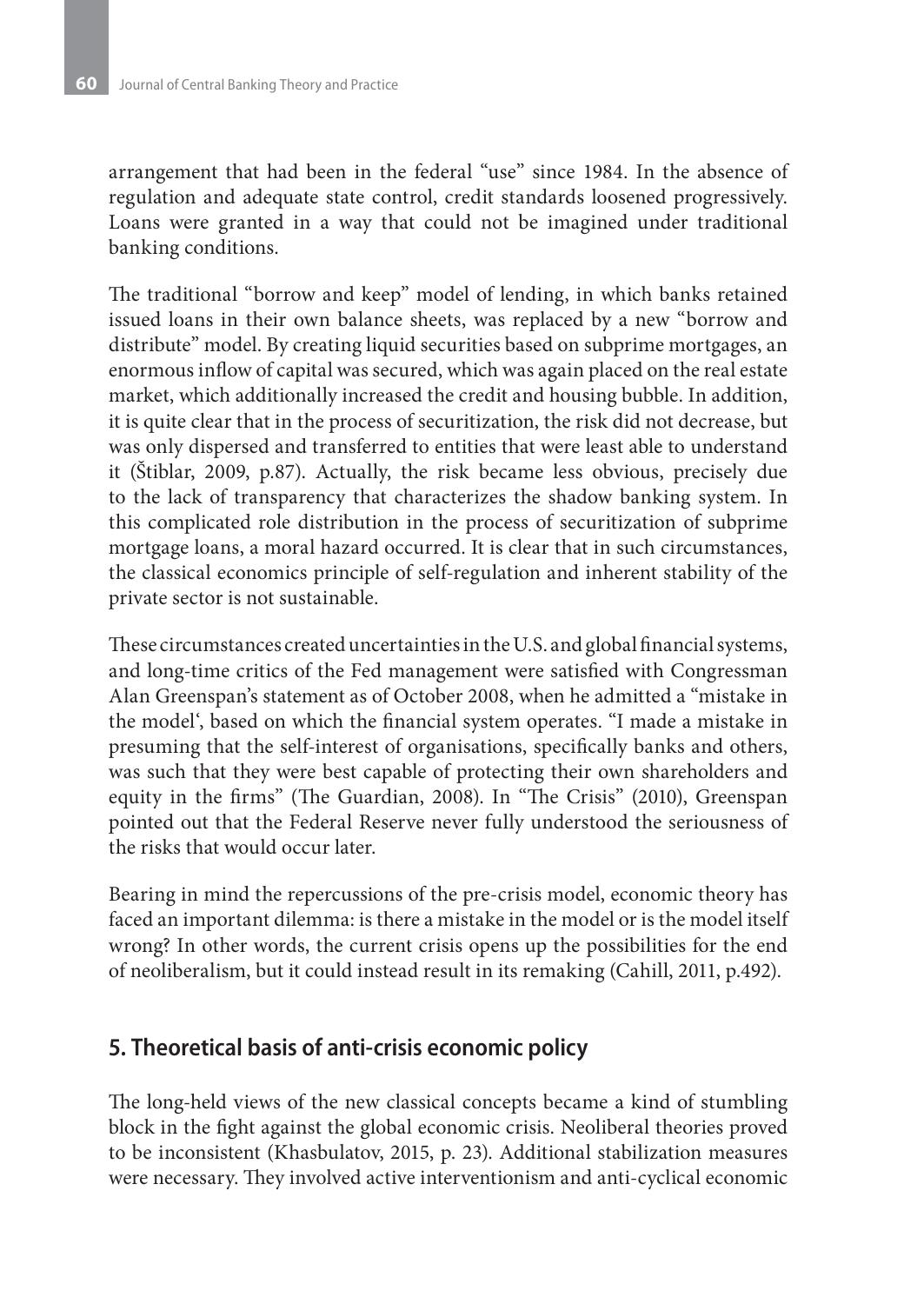policy. Both monetary and fiscal policies became expansionary with elements of discretionary decision-making. The anti-crisis economic policy was created in accordance with Keynesian economics.

The global economic crisis called for global interventionism. It decisively influenced a more active action of the G20. In a declaration adopted at the first G20 summit in Washington (November, 2008), a synchronized implementation was agreed of both expansionary fiscal measures to stimulate domestic demand and expansionary monetary measures to stabilize the financial system and ensure the necessary liquidity. It was agreed at the summit that no country should use any protectionist measures in foreign trade in the following 12 months. The importance of the decision was additionally emphasized by the fact that the G20 economies accounted for almost 90% of the world GDP and 80% of the global trade.

The remainder of the paper presents the key anti-crisis measures of monetary and fiscal authorities in the most important world economies, members of the G20.

#### **5.1. Anti-crisis monetary policy**

In the United States, the Great Depression lessons were taken seriously. The modern anti-crisis policy of the Fed can hardly be called indecisive. After a series of reductions, as shown in the following figure, the Fed reduced the target federal funds rate to 3% by February 2008. By May the same year, the rate was 2%, and in December 2008, it reached a record low value of 0-0.25%. The Fed stimulated lending activity at a time when it was certain that financial institutions would fall

into a liquidity trap (Djuraskovic *et al*., 2016, p.16). The decision to reduce the usual gap between the discount rate and the federal funds rate (from 100 to 25 basis points), with the extension of the deadline for repaying the Fed loan from overnight to 90 days, speaks in favour of a more flexible credit policy.

In addition to the very serious problem of insolvency, monetary authorities faced a dramatic decline in the monetary multiplier just as they did in the 1930s. It decreased by more



**Figure 2: Fed funds rate and discount rate** 

Source: Federal Reserve System, 2013.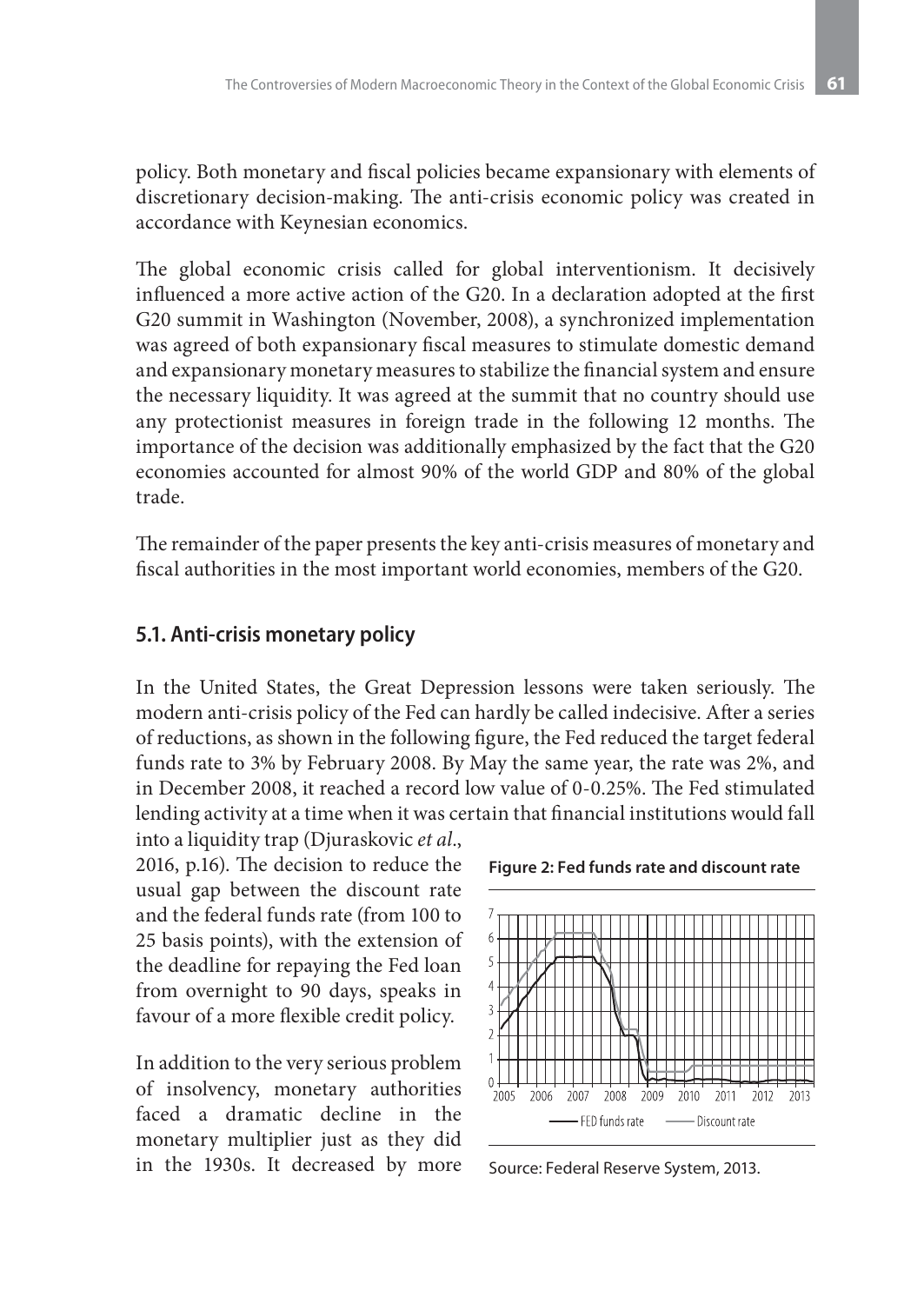than 40% in the second half of 2008. Errors from the period of Great Depression were avoided, as the Fed decided to step up expansionary measures, which soon reflected on the Central Bank balance. The total value of Fed assets increased from \$ 894 billion at the end of 2007 to \$ 2,237 billion in December 2009 (Thomas, 2011, p.161). The initial growth of the monetary base during 2008 was the result of the Fed's extreme lending to the financial industry. At the end of 2007, next to the *loans* section in the Fed's balance sheet was the number of \$ 4.5 billion, and only a year later, the value of approved loans, on various bases, amounted to \$ 1,700 billion (Lawrence, 2009, p.121). In addition, the usual purchase of long-term government bonds, as well as bonds of federal agencies, was intensified, which further increased the supply of money through the most important US monetary policy instrument – open market operations. The Fed did not allow a decrease in money supply, which was the biggest criticism to its policy in the period of Great Depression. The non-conventional policy of quantitative and qualitative easing was intensively applied.

Observing the changes in the key ECB interest rates, a similarity with the monetary policy of the Fed could be noticed, which, before the crisis, was also characterized by the rise in key interest rates. Following the bankruptcy of Lehman Brothers in mid-September 2008, the ECB reacted by reducing the key interest rates to counter the liquidity problem of financial institutions. In January 2009, after four reductions, the key interest rates recorded the value equal to that of June 2003.

#### **Figure 3: Key ECB interest rates, changes since 1999**



Source: European Central Bank, 2013.

Increased credit support, especially to long-term refinancing, positively influenced the liquidity of financial institutions. The ECB strengthened its role as an intermediary between financial institutions in the euro area, resulting in quite an intense decline in money market activities and an expansion of the ECB's balance (from 1.2 trillion euros in August 2007 to 1.85 trillion euros in August 2008).

In the *UK*, the Northern Rock crisis marked the beginning of state intervention in the financial market. In October 2007, a decision was made to guarantee all bank deposits up to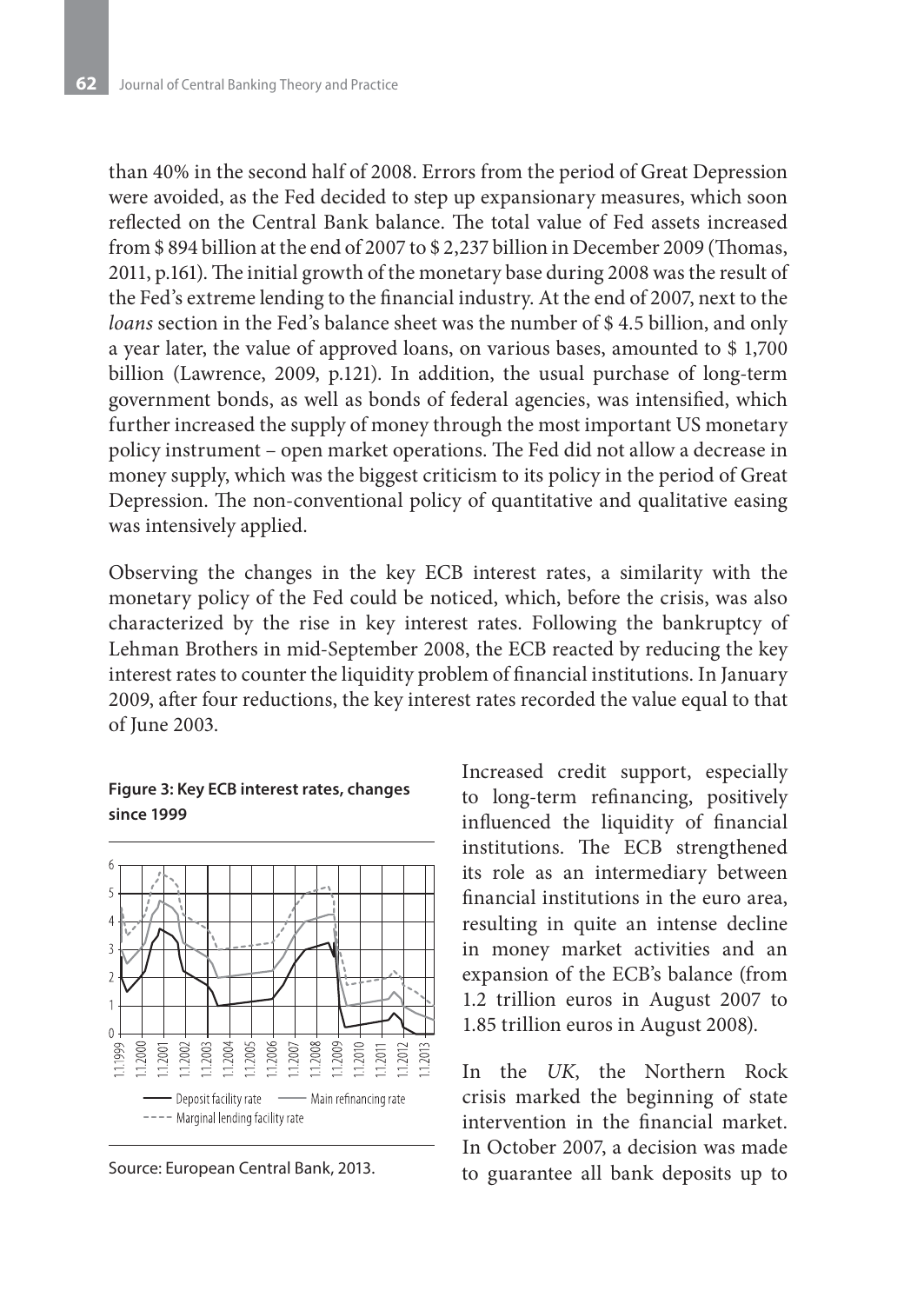£35,000 (in relation to the £2,000 limit) and a year later the limit was increased to £50,000. In April 2008, the Bank of England adopted the Special Liquidity Scheme (SLS), enabling banks to temporarily exchange high-quality mortgage and other securities for treasury bills, with a maturity of up to 3 years (Goddard et al., 2009, p. 363). The program was £50 billion worth and it was officially abolished on January 30, 2012. From September 2008 to March 2009, the Bank of England lowered the Bank rate from 5% to 0.5%. However, the basis rate instrument did not function as it would under usual circumstances. Interbank lending rates remained high, while the amount of transactions was reduced. On the other hand, the decline in inflation (from 3.6% in 2008 to 2.2% in 2009) made real interest rates negative. It became clear that the low interest rate policy would not suffice. That is why monetary authorities, in agreement with the Ministry of Finance of the UK launched a quantitative easing policy, similar to that in the United States.

In response to the effects of the global economic crisis, the Bank of Japan decided to cut its interest rates rapidly. Thus, the *target interest rate on overnight* loans decreased from 0.5% to 0.3% at the end of October 2008, i.e. to 0.1% two months later. In the same period, the *basis rate for loans* fell from 0.5% to 0.3% (Vollmer et al., 2012, p.63). At the end of 2008, the BoJ launched a credit easing policy. Since the interest rate on non-standard overnight loans was already at 0.1%, its further reduction was almost impossible. Thus, the BoJ decided to fully expand and increase the volume of government bond purchases. In addition, the number of securities the BoJ accepted as collateral (bonds, commercial bills, loan agreements, etc.) grew continually.

Faced with dramatic global challenges in the second half of 2008, the Bank of Russia, had to implement some unplanned and unusual measures. Double-digit inflation and outflow of capital were the reasons for the increase in interest rates in 2008. The refinancing rate (the Central Bank's basis rate) did not begin to decline continuously (by 50 basis points) until April 2009. In the second half of 2010, it reached the value of 7.75%. When the 2009 monetary policy was created, inflationary expectations were more favourable and the foreign exchange market stabilized. In the period April–December, the Central Bank's key interest rates changed ten times, with a final decrease of 1.5–4.5% depending on the monetary instrument, which led to a further decline in interest rates on corporate loans from 17.1% in January to 13.4% in December (The Central Bank of the Russian Federation, 2010, p.64). This met the requirement of the Keynesian concept of interest rate cuts during a fall in economic activity.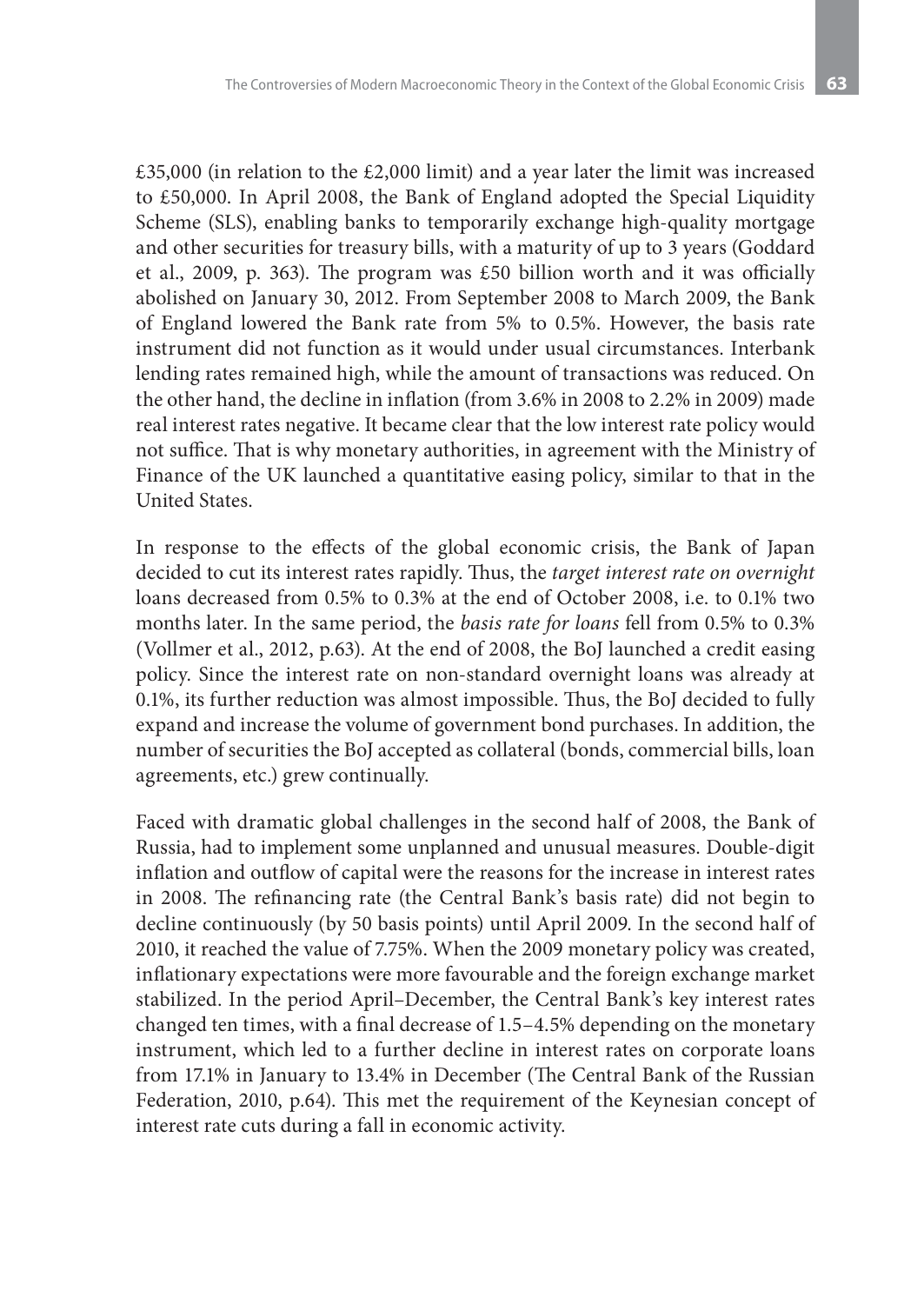In September 2008, China's Central Bank made a shift in monetary policy. The bad news from the global financial market and the spreading of the economic crisis led to the abandonment of restrictive and the creation of expansionary measures of monetary policy. The Bank decided to reduce the reference rate on loans to financial institutions from 7.47% to 7.20%. In October, the reference rate on one-year deposit declined from 4.14% to 3.87%. At the end of the year, after several reductions, the reference interest rate on loans to financial institutions was 5.31%, and on annual deposits 2.25%. By the end of the year, the Central Bank reduced its one-year interest rate on loans to financial institutions from 4.68% to 3.33%, and its discount rates from 4.32% to 1.80%. In addition, the rate on obligatory reserves decreased from 1.89% to 1.62%, and the rate on excess reserves of deposit institutions from 0.99% to 0.72% (The People's Bank of China, 2013). Anti-cyclical monetary policy measures contributed to a significant increase in bank lending. Loans in domestic currency increased by 7.4 trillion yuan in the first half of 2009, which was three times higher than in the first half of the previous year.

### **5.2. Anti-crisis fiscal policy**

Monetary policy measures were not sufficient to counter the resulting recession. Economic policy makers implemented an anti-cyclical fiscal policy modelled on the Keynesian concept of state intervention, whether on a smaller or larger scale. Table 2 shows the most important anti-crisis fiscal measures and the volume of fiscal stimuli created in 2008/9.

In February 2008, the *Economic Stimulus Act* was adopted in the US which provided tax refunds to low-and middle-income households as well as tax incentives for businesses. The intention was to increase the disposable consumer income as the basic determinant of consumer spending. By July 1, 2008, more than 70 million US households received a tax return of an average of \$950. Research has shown that tax return stimulated non-durable goods consumption, with an average increase of 3.5% on a weekly basis. Unlike typical households, families with an annual income of less than \$15,000 increased non-durable goods consumption by 6% (Broda *et al.*, 2008).

The adoption of the second fiscal stimulus (TARP) in November of the same year caused the most controversy, as this fiscal package was intended to support financial corporations. This, along with the "toxic" expansion of the Fed`s assets, justly incited a negative public reaction to the *too-big-to-fail* concept. More comprehensive and more contentious anti-cyclical fiscal policy measures were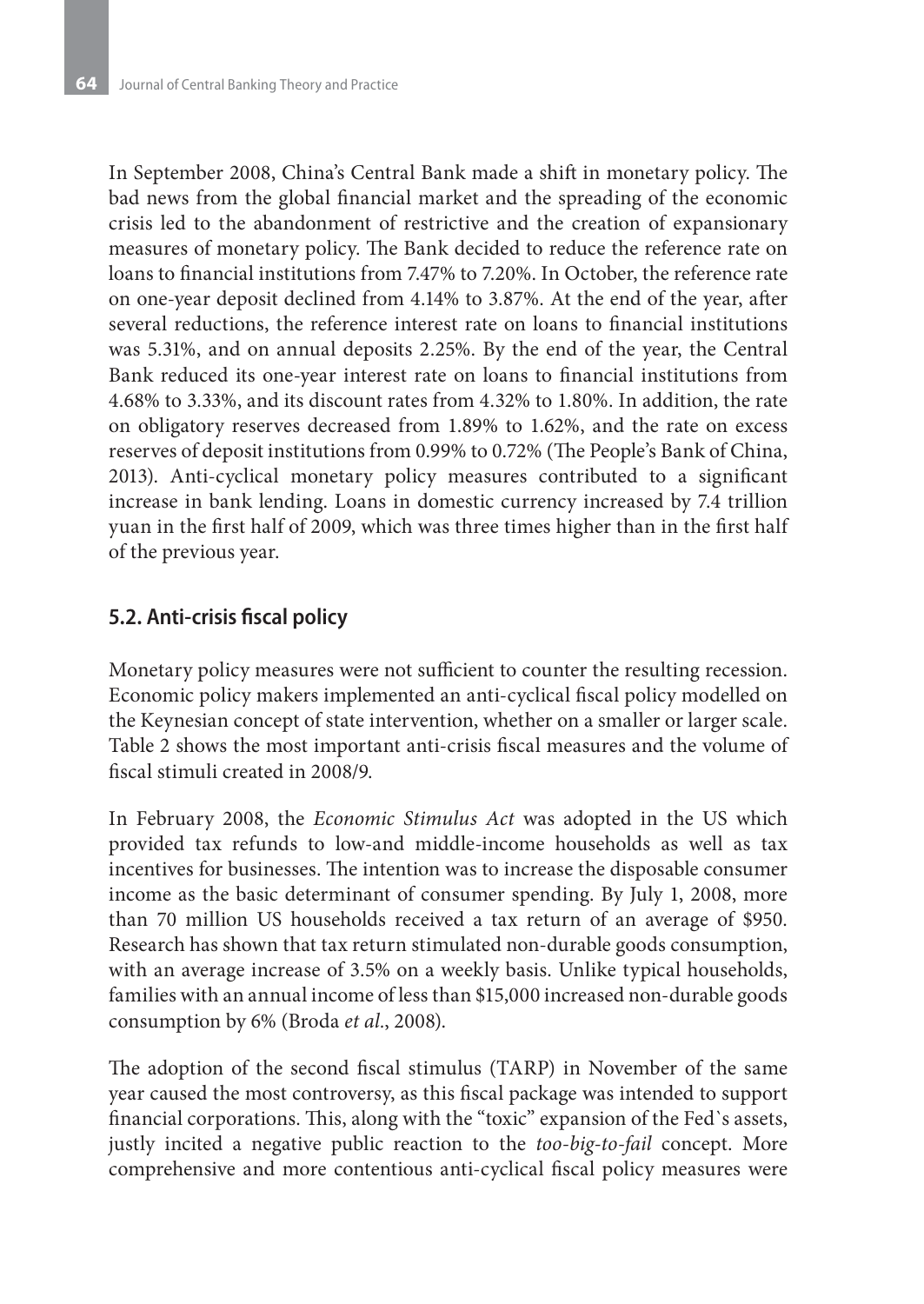taken through the implementation of *the American Recovery and Reinvestment Act (ARRA)*, which provided a fiscal stimulus of \$787 billion. According to the 2013 US government data, this amount was later corrected and the final stimulus reached \$840 billion. Of the total amount, \$290.7 billion was allocated to tax relief, \$255.6 billion to education, infrastructure projects and traffic, and \$251.3 billion to health care, unemployment insurance, etc.

| Country      | <b>Fiscal stimulus</b>                                     | Date     | Total amount<br>(in billions) |
|--------------|------------------------------------------------------------|----------|-------------------------------|
| <b>USA</b>   | Economic Stimulus Act                                      | Feb/2008 | \$168                         |
|              | Troubled Asset Relief Program                              | Oct/2008 | \$700                         |
|              | American Recovery and Reinvestment Act                     | Feb/2009 | \$787                         |
| EU           | European Economic Recovery Plan                            | Nov/2008 | $\epsilon$ 200                |
| Germany      | Employment Pact through Increased Growth                   | Nov/2009 | $\epsilon$ 50                 |
|              | <b>Employment and Stability Pact</b>                       | Jan/2009 | $\epsilon$ 50                 |
|              | Accelerated Economic Growth Act                            | Dec/2009 | $\epsilon$ 22                 |
| France       | Fiscal stimulus package                                    | Feb/2009 | € 26.5                        |
| UK           | Fiscal stimulus package                                    | Nov/2008 | f20                           |
| <b>JAPAN</b> | Comprehensive Immediate Policy Package                     | Aug/2008 | \$105.8                       |
|              | Measures to Support People's Daily Lives                   | Oct/2008 | \$250                         |
|              | Immediate Policy Package to Safeguard People's Daily Lives | Dec/2008 | \$340                         |
|              | Policy Package to Address Economic Crises                  | Apr/2009 | \$574                         |
| <b>CHINA</b> | Fiscal stimulus package                                    | Nov/2008 | \$586.68                      |

The globalization of the financial crisis in September 2008 and its spreading to real economy required a coordinated action from the EU Member States. On November 26, 2008, the European Commission announced a plan for mitigating the effects of the financial crisis, which implied a coordinated fiscal stimulus for the EU Member States. The proposal published by the European Commission states the following: "This European Economic Recovery Plan proposes a countercyclical macro-economic response to the crisis in the form of an ambitious set of actions to support the real economy. The aim is to avoid a deep recession" (European Commission, 2008, p.6). The plan, above all, required an accelerated implementation of the fiscal stimulus in the total amount of  $E200$  billion (1.5%) of the EU's GDP), of which 170 billion was intended for fiscal expansion in EU member states, and the remaining 30 billion was provided from EU funds. The stimulus goals were to increase the purchasing power of population, stimulate demand and strengthen consumer confidence. Consequently, governments had to use a diverse mix of economic policy instruments. This meant an increase in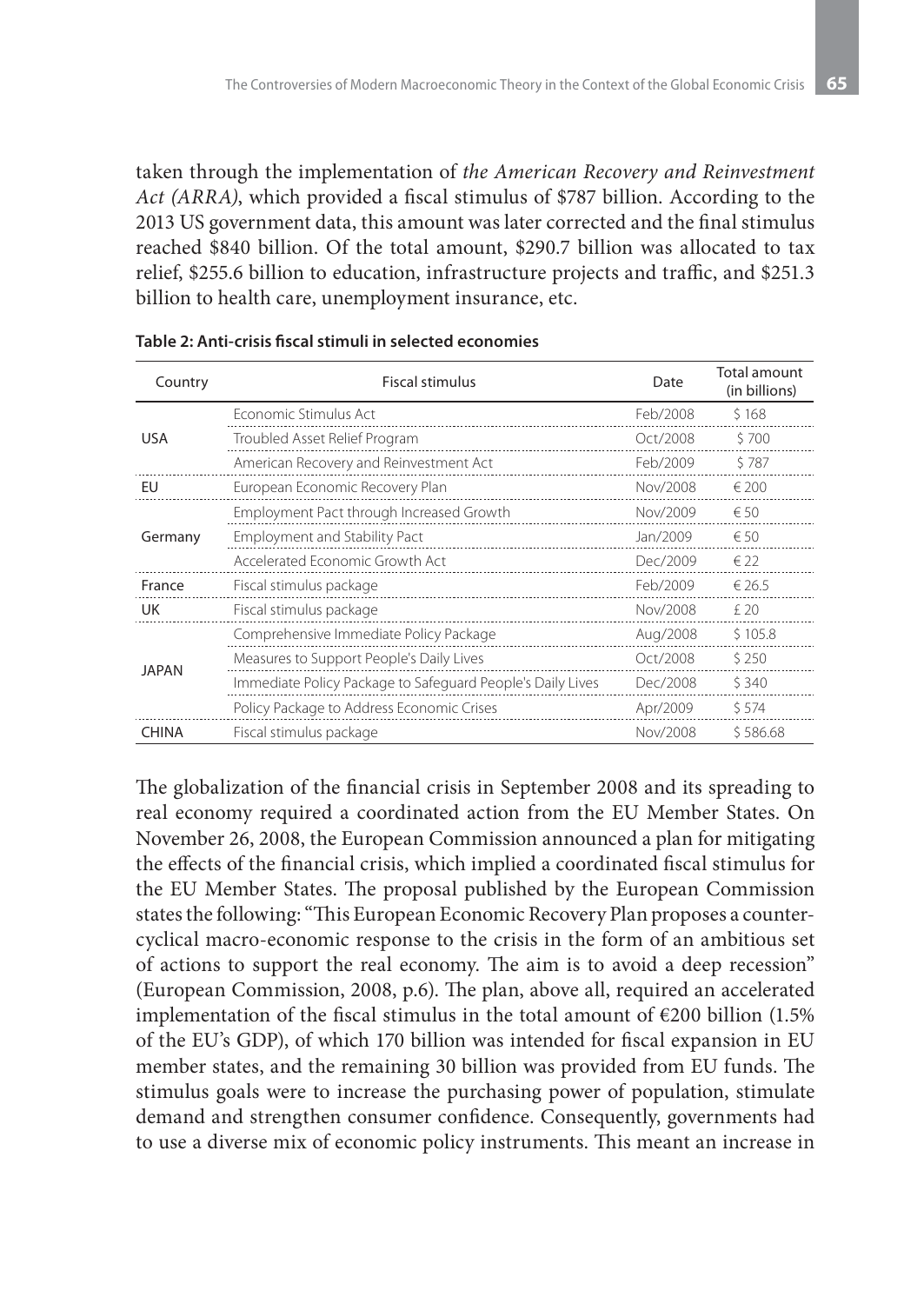public expenditure, a reduction in taxes and contributions, the introduction of tax incentives for SMEs, etc.

Given the uneven level of economic development of EU member states, some economies were able to implement significant fiscal interventions, while in certain countries (Greece, Portugal, Italy, etc.) budget manoeuvre were insufficient for any serious anti-crisis intervention. Due to public debt crises in some economies, in 2010, the EU made a turnaround in anti-crisis policy by abandoning anticyclical measures. The adopted fiscal consolidation concept contributed to negative trends and Europe entered another recession.

In the period 2008/09, Germany implemented three fiscal stimuli. It was estimated that the overall volume of fiscal stimulus reached a value of 4% of GDP in 2008. The overall goal was to stimulate aggregate demand, primarily domestic consumption and investment. For example, the lowest tax rate on income was reduced from 15% to 14% since January 2009. Tax relief measures were followed by support for socially vulnerable groups. Social benefits for children were increased, and the fiscal stimulus provided around  $€4$  billion at the national level for investments in infrastructure (highways, noise protection, energy restoration of buildings, etc.). For the same purpose, the  $2<sup>nd</sup>$  fiscal stimulus provided  $€10$ billion for regional infrastructure projects (International Labour Organization, 2011, p.33).

In its report before the crisis onset, at the end of the first quarter of 2008, the Ministry of Finance of the United Kingdom committed to the liberal philosophy of noninterventionism. It states that " the economy is stable and resilient […] able to cope with economic shocks quickly and with low economic costs – which has resulted in an unprecedented period of macroeconomic stability […] and [having it all in mind] the Government is meeting its strict fiscal rules for the public finances" (HM Treasury, 2008, p.1-2) Namely, from 1997 to the end of 2008, the fiscal policy in the UK was prepared in accordance with the *Code for Fiscal Stability*, which implied the principle of balancing the budget over the economic cycle, with the rule that the Government could only borrow money for the purpose of investing, and not to fund current spending ("the golden rule"). The crisis led to a suspension of these rules at the end of 2008. The negative rate of economic growth caused an energetic turnaround in the creation of fiscal policy. The government set up a "temporary operating rule: to set policies to improve the cyclically-adjusted current budget each year, once the economy emerges from the downturn, so it reaches balance and debt is falling as a proportion of GDP once the global shocks have worked their way through the economy in full." (Sawyer, 2012, p.16).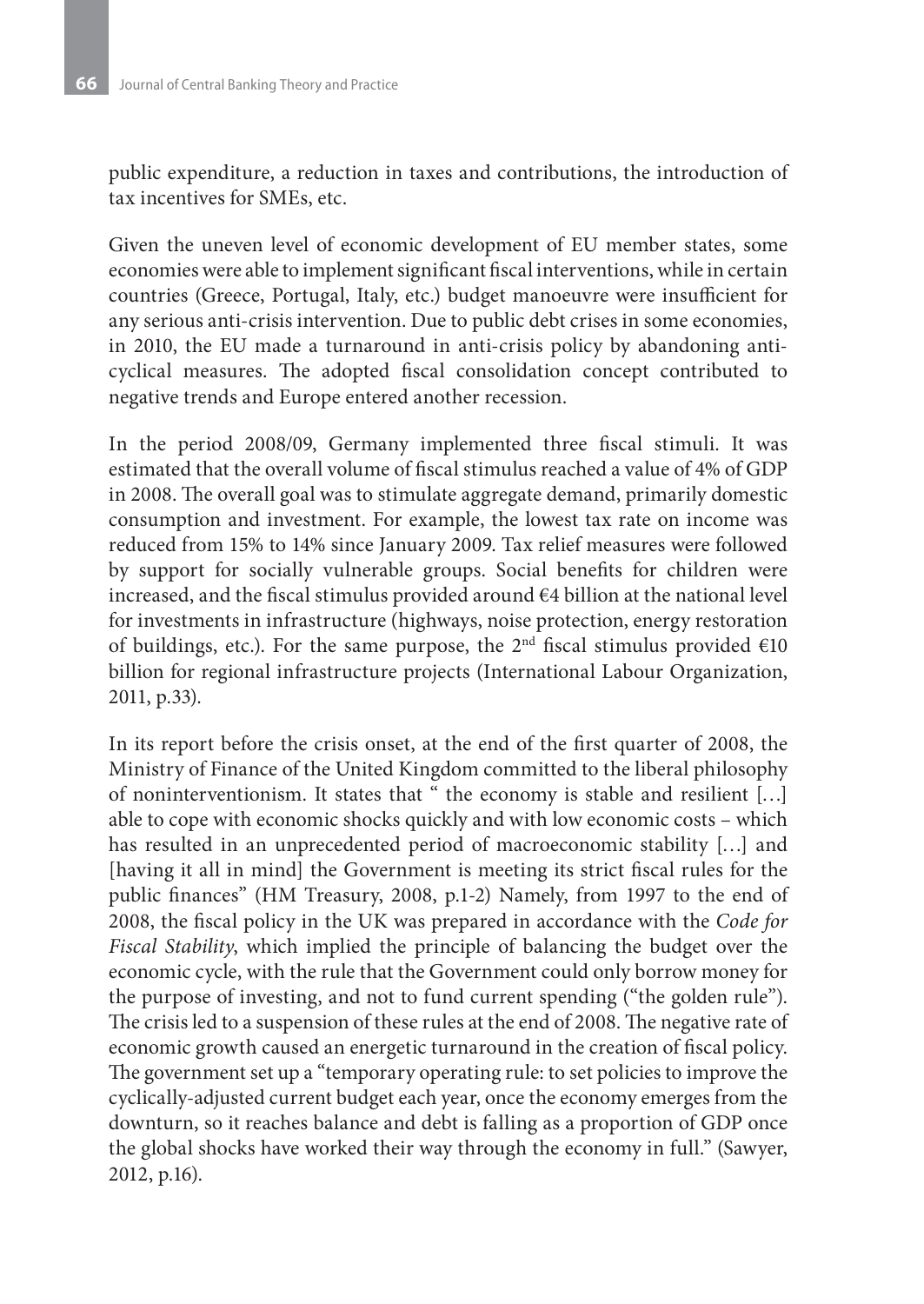In line with the new concept, the fiscal policy response can be summarized as follows: the automatic stabilizers were permitted to operate with discretionary increases in public expenditure and temporary reductions in tax rates. In November 2008, a fiscal stimulus of £20 billion was adopted. Among other things, the stimulus meant a temporary reduction in value added tax from 17.5% to 15%, starting from December of the same year. In addition, about £3 billion worth of capital spending was brought forward, primarily intended for schools, social institutions, transport infrastructure, and energy efficiency projects. In early 2009, the government adopted a Small Business Loan Guarantee Scheme worth £20 billion, with the intention of guaranteeing loans taken by small and medium-sized enterprises.

The French government was also forced to implement a strong anti-cyclical fiscal policy. At the beginning of 2009, the implementation of the general plan for the revival of the French economy began, which amounted to €26.5 billion. A broad investment activity was in the focus of an expansionary fiscal policy. The stimulus was thus divided into three segments: €11.4 billion to support private businesses, € 11.1 billion for direct public investment and  $∈$  4 billion for large state-owned companies in the railways, energy and postal services sectors.

Despite the chronic problem of public debt, the Japanese government implemented a vigorous expansionary fiscal policy. In less than half a year, three fiscal stimuli were adopted, for which a total of 75,000 billion yen (almost 760 billion dollars then) was allocated. Of this amount, 12,000 billion yen was for fiscal measures (budget expenditure and tax cuts), and 63,000 billion yen for financial measures (recapitalization, crediting, buying securities). In the fourth fiscal stimulus, which was to a lesser extent withdrawn, out of a total of 56,800 billion yen worth of the fiscal package (about \$570 billion), the greatest up to then allocated amount of 15,400 billion yen was intended for anti-crisis public expenditure.

The anti-cyclical fiscal policy in China was implemented using a 4 trillion yuan worth fiscal package (\$586.68 billion), i.e. 12.5% of national 2008 GDP. In the total stimulus, the central Government participated with 1.18 trillion yuan, while other funds were secured through the inputs of local governments and state-owned banks. The stimulus was supposed to be large, fast and effective, and a 27-month deadline period set for the implementation. State-owned banks opened their spigots and 2009 witnessed a real expansion in lending (Wong, 2011, p. 58). If the structure of the expansionary fiscal policy is analysed, it becomes immediately clear that *public works were the most important element of the Chinese stimulus*. In 2009, almost every sector of the economy (industry, agricultural production, trade, automobile industry, etc.) was allocated from 10%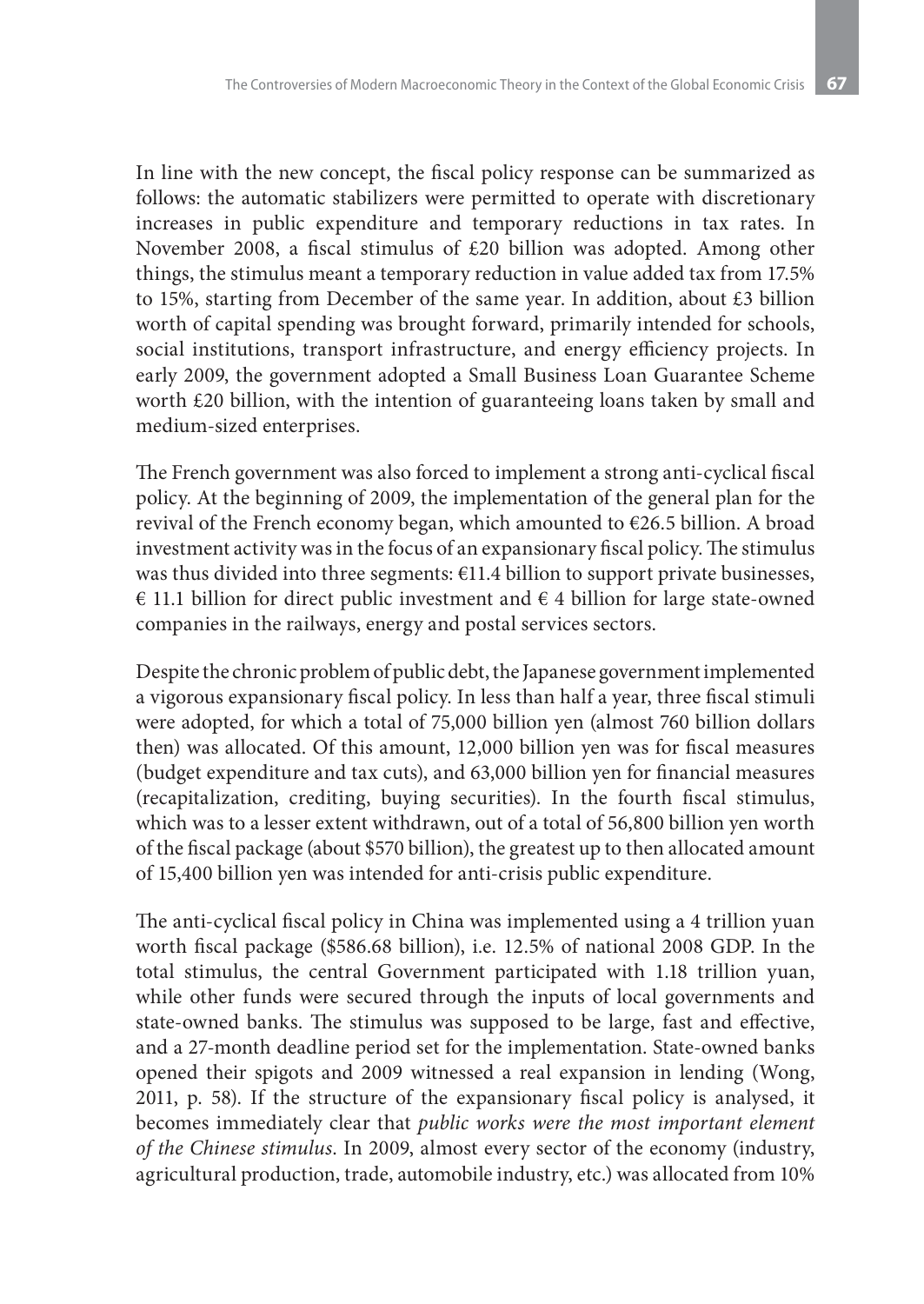to 40% more funds than in the previous year. On the other hand, tax relief and the abolition of administrative costs reached a value of 680 billion yuan.

## **6. Conclusion**

When various interpretations of the global economic crisis are analysed, it becomes clear that systemic differences between economic theoreticians and macroeconomists still exist. Times of crisis are hardly the best times for consensus. The gap among theories deepens, and errors are sought for in someone else's yard. In a new socio-economic reality, every doctrine seeks to find its ground.

Modern economic reality confirms a very important fact – the development of economic theories is neither linear nor finite. The circularity of economic ideas and their re-actualization is what makes them different in comparison to natural sciences. Sufficient evidence that the development of theories is circular is already an unequivocal reaffirmation of the Keynesian doctrine in the modern economic policy of developed capitalist economies.

The crisis has shown that the (neo)classic assumption of the market as a selfregulating mechanism is not credible. This is best demonstrated by the intricate and vague concept of securitization in the financial sector. There was no motive for self-regulation. If that motive had existed, business entities would have been encouraged to be socially responsible and take care of the public interest. The global crisis has, however, shown the opposite. Radical deregulation of the market, as a principle of new classical theories, has not contributed to the stability of the economic system.

In anti-crisis economic policy, Keynesian discretion takes precedence over the fixed rules of new classical economists. It was shown that the rules limit the performance and success of monetary and fiscal authorities. On the other hand, discretionary rights enabled flexibility, which significantly affected the efficiency of economic policy instruments. As regards monetary policy, targeting a stable (low) inflation rate is important, but in a crisis it can prove extremely restrictive. Monetary authorities implemented discretionary measures, following both the Keynesian recommendation of low interest rates and the monetarists' focus on money supply. It seems that it is in this segment of economic policy that some agreement has been reached between theoretical extremes.

Anti-cyclical monetary policy measures were not sufficient for a faster recovery. The crisis has confirmed the utmost importance of anti-cyclical fiscal policy. The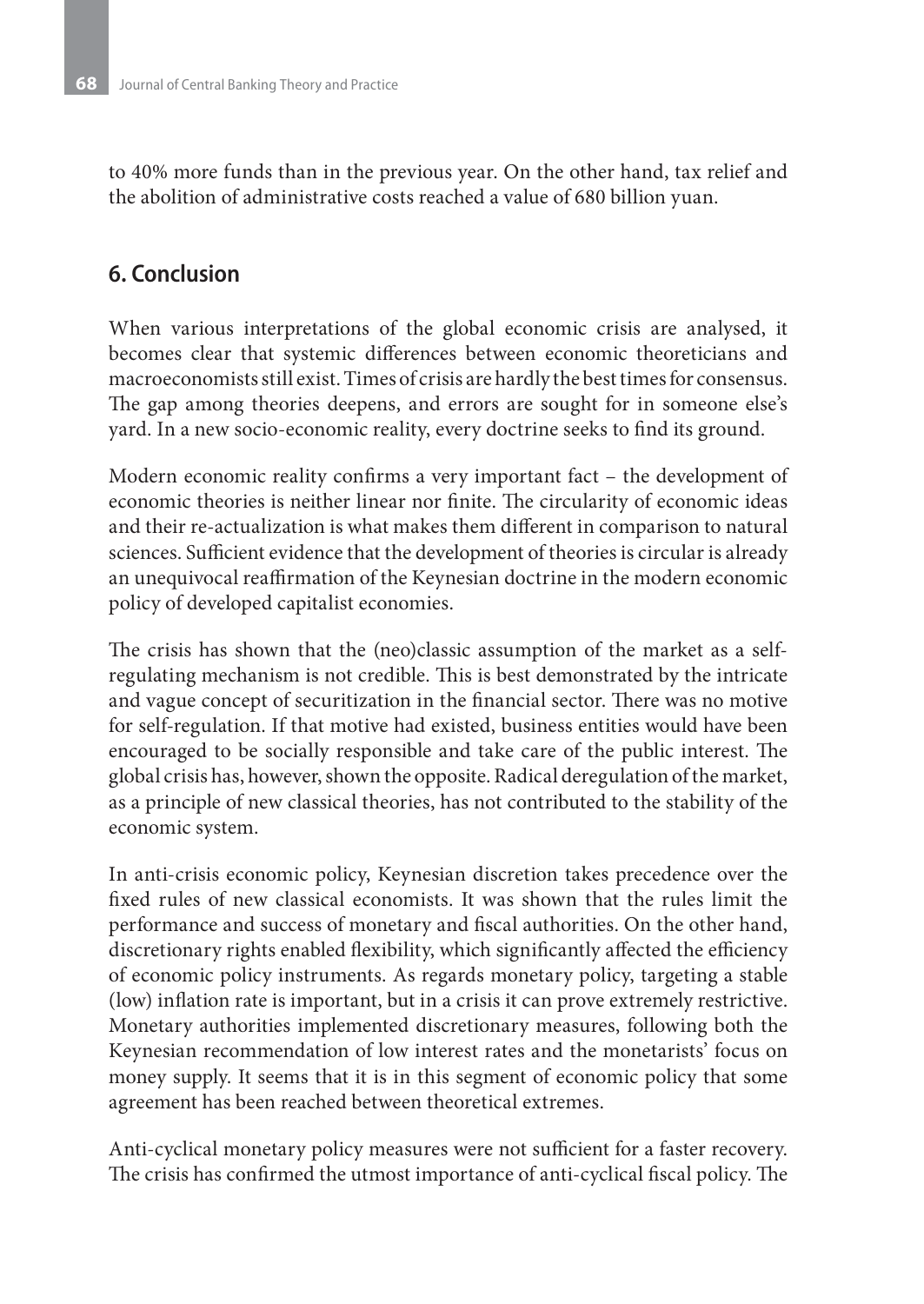degree of expansiveness of fiscal policy largely depended on the pre-crisis budget position. Those governments that had had a responsible budgetary policy before the crisis were able to implement larger fiscal stimuli. Tax cuts with an increase in public expenditure and government investment were aimed at boosting GDP and employment. By analysing the structure and allocation of fiscal stimuli in the US, EU and China, it can be noted that the governments' intention was to stimulate (Keynesian) aggregate demand and launch important structural reforms through investments in long-term projects for the development of technology, entrepreneurship, education and energy efficiency.

However, when the recent economic crisis became global, doubts about the liberal concept transformed again into a renewed need for government intervention. There was a sudden reaffirmation of the Keynesian doctrine, as evidenced by measures of anti-cyclical monetary and fiscal policies in the world's leading economies. Keynesianism is back in a big way. The real question is: Is the return of Keynesianism a temporary need or a strategic imperative in any modern economy? Taking into account the current debate surrounding macroeconomics, there is no doubt that in order to succeed, a new macroeconomic paradigm or economic model of today must guarantee a more subtle control of the market by the state, especially when it comes to the financial system regulation.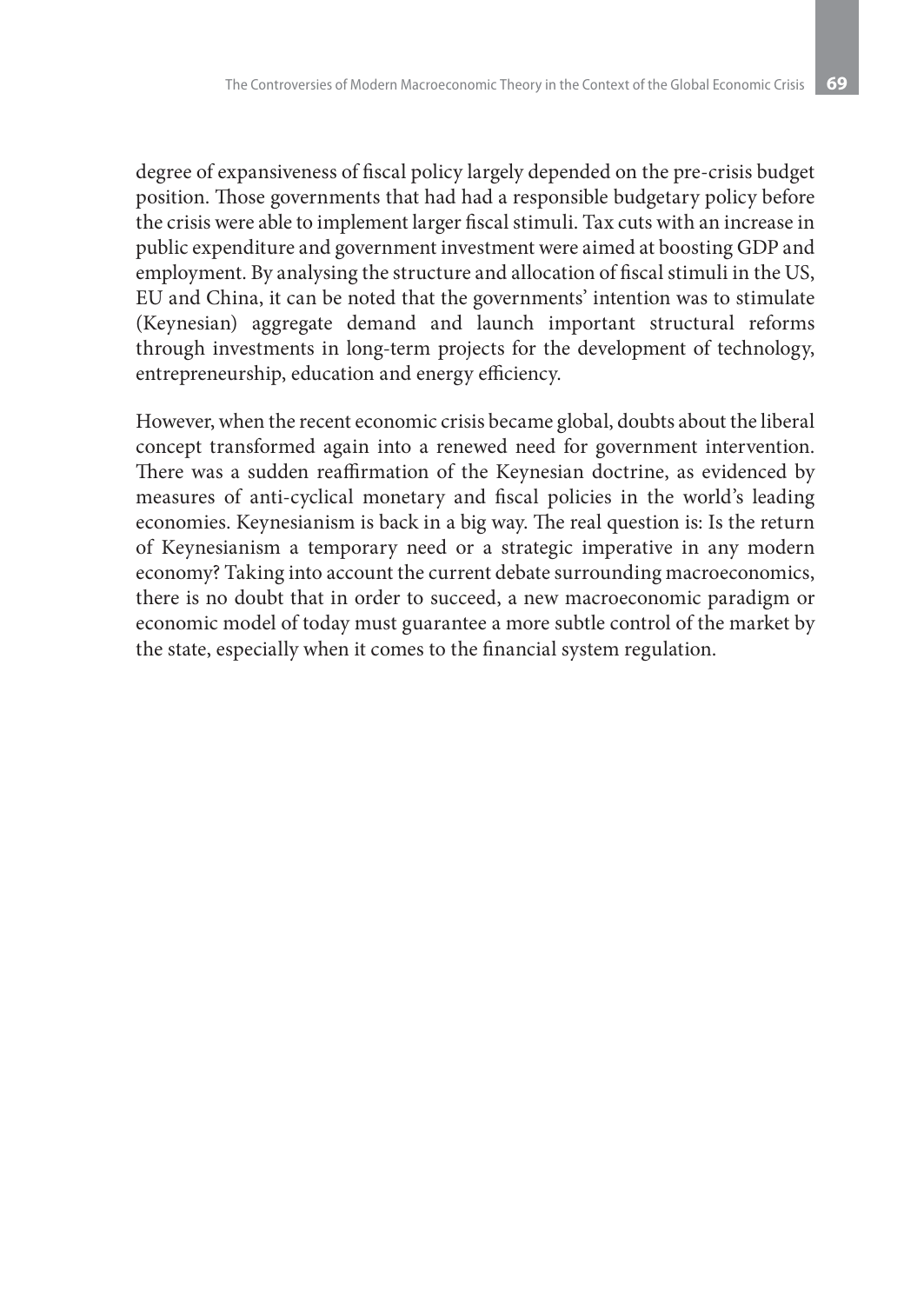# **References**

- 1. Angelovska Bezhoska, A. (2016). Central Bank Independence the Case of the National Bank of Republic of Macedonia. *Journal of Central Banking Theory and Practice, 6*(3), 35-65.
- 2. Babić, M. (2007). *Makroekonomija*. Zagreb: Mate.
- 3. Blanchard, O. (2000). What Do We Know About Macroeconomics that Fisher and Wicksell Did Not? *Quarterly Journal of Economics*, *115*(4), 1375- 1409.
- 4. Broda, C., Parker, J. (2008). *The Impact of the 2008 Tax Rebates on Consumer Spending: Preliminary Evidence*. Chicago: University of Chicago.
- 5. Brunner, K., Meltzer, A. H. (1968). What Did We Learn from the Monetary Experience of the United States in the Great Depression? *The Canadian Journal of Economics*, *1*(2), 334-348.
- 6. Cahill, D. (2011). Beyond Neoliberalism? Crisis and the Prospects for Progressive Alternatives. *New Political Science*, *33*(4), 479-492.
- 7. Congdon, T. (2011). Milton Friedman on the Ineffectiveness of Fiscal Policy. *Economic Affairs*, Oxford: Blackwell Publishing, 62−65.
- 8. Custers, P. (2010). The Tasks of Keynesianism Today: Green New Deal As Transition Towards a Zero Growth Economy? *New Political Science*, *32*(2), 173-191.
- 9. DeLong, J.B. (2002). Review of Skidelsky's John Maynard Keynes: Fighting for Britain. *Journal of Economic Literature*, *15*, 155-162.
- 10. Dimitrijević, B., Fabris, N. (2009). *Makroekonomija*. Novi Sad: Univerzitet Educons.
- 11. Đurašković, J., Radović, M., Božović, Ž. (2016). Circularity of Economic Theories. *Informatologia*, *49*(1-2), 9-21.
- 12. European Commission (2008). *Communication from the Commission to the European Council, A European Economic Recovery Plan*. Brussels: European Commission.
- 13. Goddard, J., Molyneux, P., Wilson, J. (2009). The financial crisis in Europe: evolution, policy responses and lessons for the future. *Journal of Financial Regulation and Compliance*, *17*(4), 362-380.
- 14. Greenspan, A. (2010). The Crisis. *Brookings Papers on Economic Activity*, Brookings Institution Press, 201−246.
- 15. Herndon, T., Ash, M., Pollin, R. (2013). Does High Public Debt Consistently Stifle Economic Growth? A Critique of Reinhart and Rogoff. *Political Economy Research Institute*, Working Paper Series 322, 1-25.
- 16. HM Treasury (2008). *Budget 2008 − Stability and Opportunity: Building a Strong, Sustainable Future*, HC 388, London: The Stationery Office.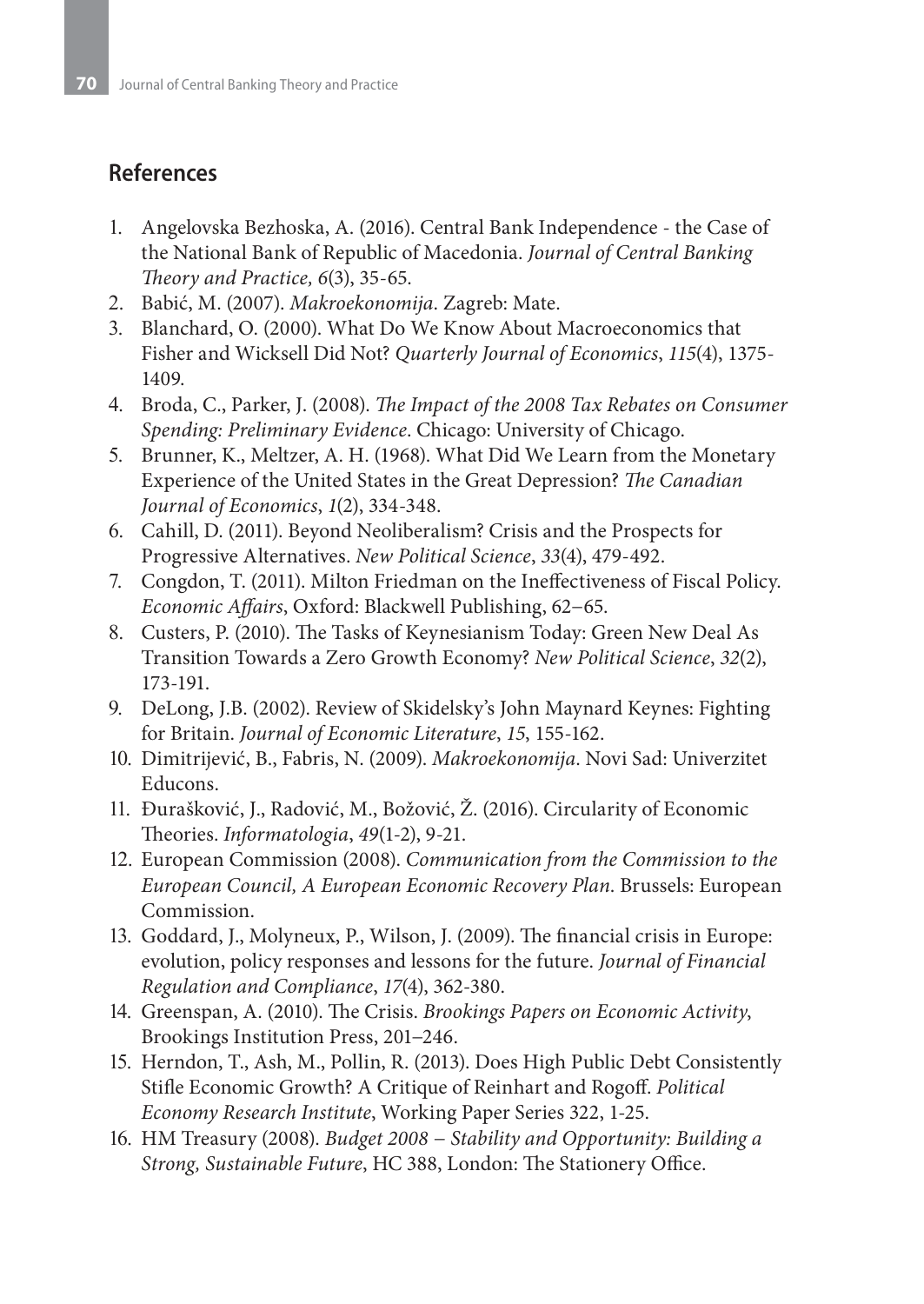- 17. International Labour Organization (2011). *Studies on Growth with Equity*, *Germany: a job-centered approach*. Geneva: IILS.
- 18. Jakšić, M., Jakšić, M. (2018). Inclusive Institutions for Sustainable Economic Development, *Journal of Central Banking Theory and Practice, 7*(1), 5-16.
- 19. Jakšić, M., Praščević, A. (2006). *Makroekonomska analiza*. Beograd: Centar za izdavačku delatnost Ekonomskog fakulteta u Beogradu.
- 20. Ješić, M. (2017). BOOK REVIEW: Monetary Policy, Inflation, and the Business Cycle: An Introduction to the New Keynesian Framework and its Applications, Princeton University Press, Second Edition, 2015, by Jordi Galí. *Journal of Central Banking Theory and Practice*, *6*(1), 167-174.
- 21. Khasbulatov, R.I. (2015). Paradoxes of Economic Theories and Politics. *Economy of Region*, (2), 23-40.
- 22. Krugman, P. (2010). *Povratak ekonomske depresije i svetska kriza 2008*. Smederevo: Heliks.
- 23. Krugman, P. (2011). The Profession and the Crisis. *Eastern Economic Journal*, 37, 307-312.
- 24. Lawrence, H.W. (2009). Federal Reserve Policy and the Housing Bubble. *Cato Journal*, *29*(1), 115-125.
- 25. Lucas, R.E.Jr. (2003). Macroeconomic Priorities. *American Economic Review*, *93*(1), 1-14.
- 26. Meltzer, A. (2009). Reflections on the Financial Crisis. *Cato Journal*, *29*(1), 25-30.
- 27. Meltzer, A. (2012). Federal Reserve Policy in the Great Recession. *Cato Journal*, *32*(2), 255-263.
- 28. Reinhart, C., Rogoff, K. (2010). Growth in a Time of Debt. *American Economic Review*, Papers & Proceedings 100, 573–578.
- 29. Sawyer, M. (2012). UK Fiscal Policy after the Global Financial Crisis. *Contributions to Political Economy*, *30*, 13-29.
- 30. Schwartz, A. (2009). Origins of the Financial Market Crisis of 2008. *Cato Journal*, *29*(1), 19-23.
- 31. Snowdon, B., Vane, H.R. (2006). *Modern macroeconomics Its Origins, Development and Current State*. Cheltenham: Edward Elgar.
- 32. Štiblar, F. (2009). *Uticaj globalne krize na Crnu Goru i Zapadni Balkan*. Podgorica: Centralna banka Crne Gore.
- 33. Stiglitz, J. E. (2009). The Current Economic Crisis and Lessons for Economic Theory. *Eastern Economic Journal*, *35*, 281-296.
- 34. Stiglitz, J.E. (2010). Lessons from the Global Financial Crisis of 2008. *Seoul Journal of Economics*, *23*(3), 321-339.
- 35. The Central Bank of the Russian Federation (2010). *Annual Report 2009*. Moscow: TASS.